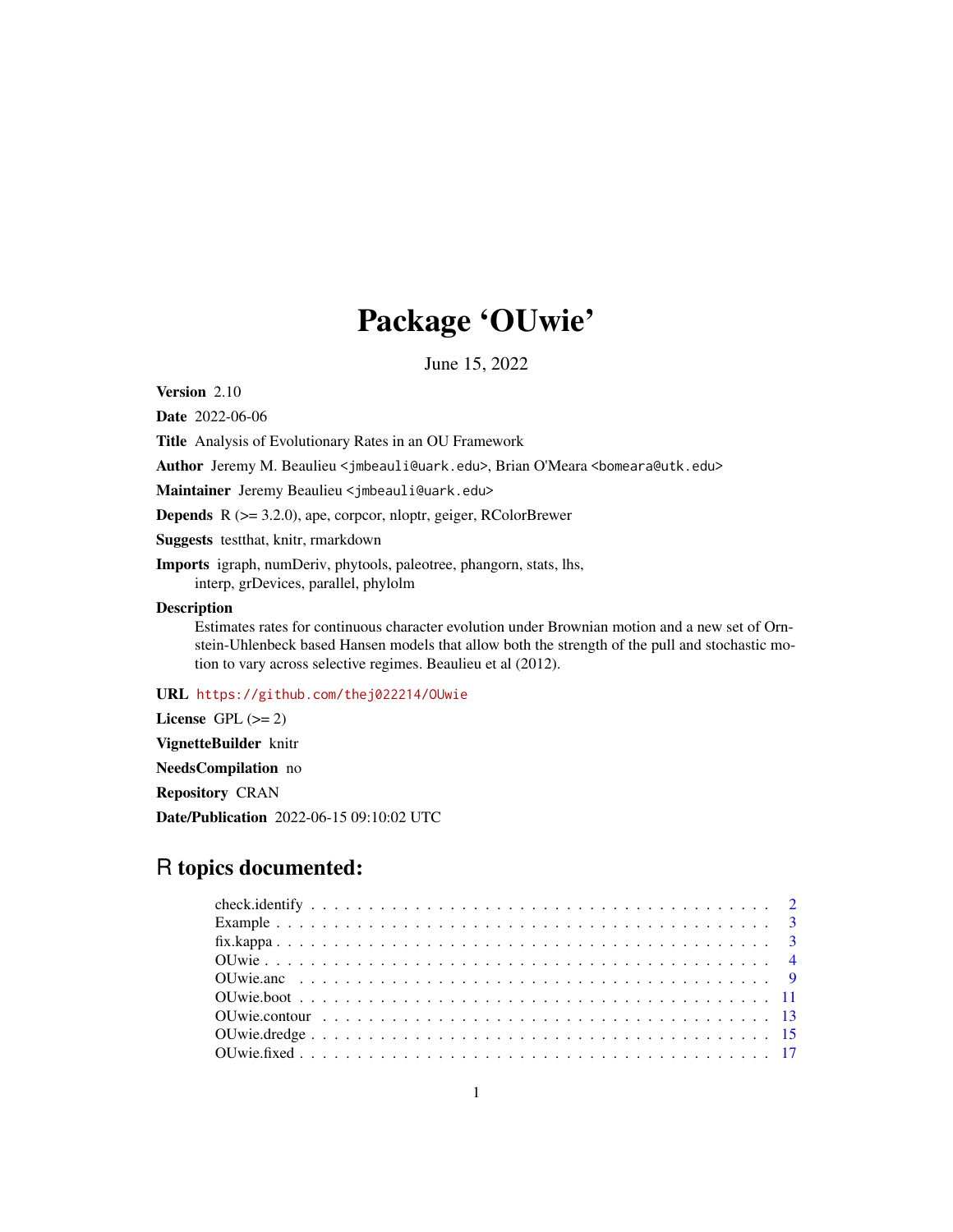## <span id="page-1-0"></span>2 check.identify

| Index | 23 |
|-------|----|

check.identify *A test of regime identifiability*

## Description

Ho and Ane test for determining whether all regimes form connected subtrees, making both the ancestral state and the regime optima unidentifiable.

#### Usage

check.identify(phy, data, simmap.tree=FALSE, quiet=FALSE)

## Arguments

| phy         | a phylogenetic tree, in ape "phylo" format and with internal nodes labeled de-<br>noting the ancestral selective regimes. |
|-------------|---------------------------------------------------------------------------------------------------------------------------|
| data        | a data frame containing species information (see Details).                                                                |
| simmap.tree | a logical indicating whether the input tree is in SIMMAP format. The default is<br>FALSE.                                 |
| quiet       | a logical indicating whether messages should be written to the screen. The de-<br>fault is FALSE.                         |

#### Value

This returns a vector with two elements, with the first being an indicator of identifiability (0=unidentifiable, 1=identifiable, and if get.penalty=TRUE, the second is the penalty used for the modified BIC.

## Author(s)

Jeremy M. Beaulieu and Brian C. O'Meara

## References

Ho, L.S.T., and C. Ane. 2014. Intrinsic inference difficulties for trait evolution with Ornstein-Uhlenbeck models. Methods in Ecology and Evolution, 5: 1133-1146.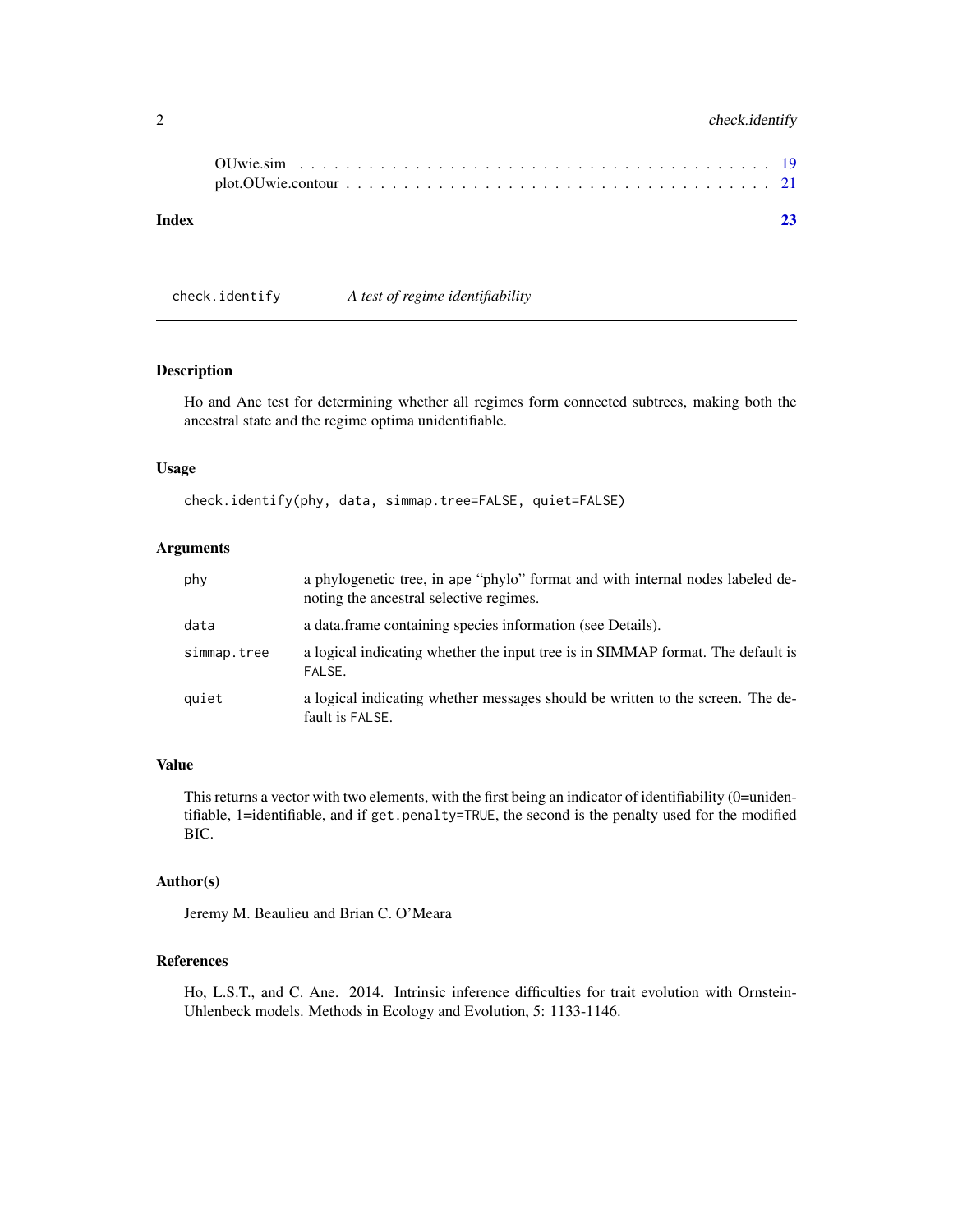<span id="page-2-0"></span>

#### Description

An example dataset containing a 64-tip birth-death tree with internal node labels denoting two selective regimes, and a trait file in the proper format: 1) Genus\_species, 2) current selective regime, 3) continuous trait data.

#### Format

a tree of class "phylo" and a data frame with 3 columns and 64 rows

fix.kappa *Adjust tree for matrix condition*

#### Description

Iteratively deletes taxa with shortest tip length to try to get a variance covariance matrix with good matrix condition.

#### Usage

 $fix.kappa(phy, data, threshold = log(40))$ 

#### Arguments

| phy       | a phylogenetic tree, in ape "phylo" format and with internal nodes labeled de-<br>noting the ancestral selective regimes. |
|-----------|---------------------------------------------------------------------------------------------------------------------------|
| data      | a data frame containing species information (see Details).                                                                |
| threshold | log(condition), as measured by kappa(), which is too large                                                                |

#### Details

Internally, OUwie uses an algorithm that can perform poorly when the variance covariance matrix is poorly conditioned (which can happen if two columns are very similar, as when the divergence depth of two species is very recent). This does not mean there is anything wrong with the biology, just that the numerical algorithms perform poorly in that case. If it's a model that can be fit in phylolm or geiger, those packages use a differnt algorithm that is more robust to this. What this function does is take your original tree and data and deletes taxa with the shortest branches, in order, to try to get a starting tree with generally good condition. Deleting data is always a sad thing, but this can result in a more accurate estimate of the likelihood and parameter values.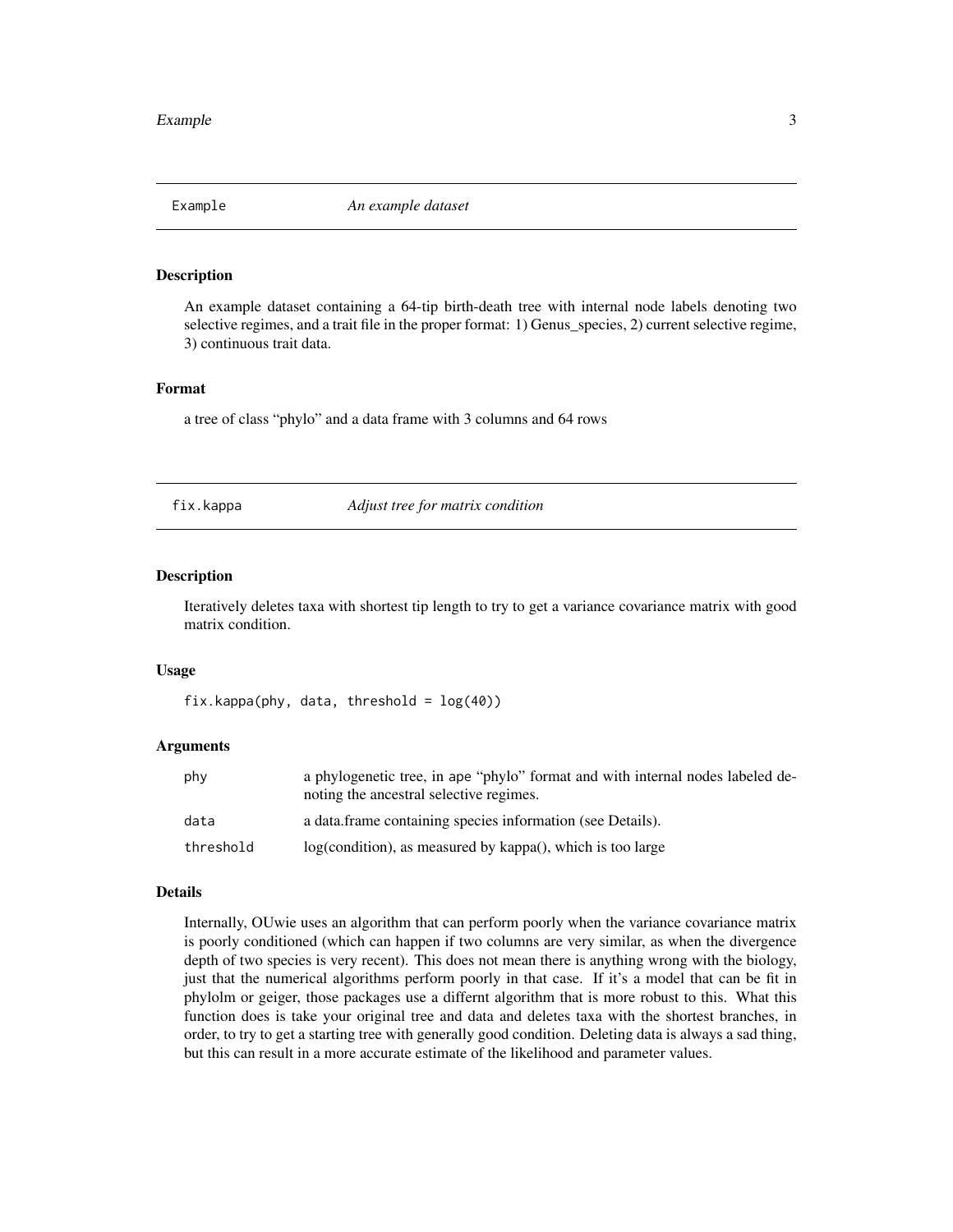<span id="page-3-0"></span>4 OUwie

## Value

This returns a list with two elements:

| \$phy  | the phylogeny with taxa deleted. |
|--------|----------------------------------|
| \$data | the data with taxa deleted.      |

## Author(s)

Brian C. O'Meara

e **Generalized Hansen models** 

#### Description

Fits generalized Ornstein-Uhlenbeck-based Hansen models of continuous characters evolving under discrete selective regimes.

#### Usage

```
OUwie(phy, data, model=c("BM1","BMS","OU1","OUM","OUMV","OUMA","OUMVA",
"TrendyM","TrendyMS"), simmap.tree=FALSE, root.age=NULL,scaleHeight=FALSE,
root.station=FALSE, get.root.theta=FALSE, shift.point=0.5, clade=NULL, mserr="none",
starting.vals=NULL, check.identify=TRUE, algorithm=c("invert", "three.point"),
diagn=FALSE, quiet=FALSE, warn=TRUE, lb = NULL, ub = NULL, opts = list(algorithm =
"NLOPT_LN_SBPLX", maxeval = "1000", ftol_rel = .Machine$double.eps^0.5))
```

| phy            | a phylogenetic tree, in ape "phylo" format and with internal nodes labeled de-<br>noting the ancestral selective regimes.                                                                    |
|----------------|----------------------------------------------------------------------------------------------------------------------------------------------------------------------------------------------|
| data           | a data.frame containing species information (see Details).                                                                                                                                   |
| model          | models to fit to comparative data (see Details).                                                                                                                                             |
| simmap.tree    | a logical indicating whether the input tree is in SIMMAP format. The default is<br>FALSE.                                                                                                    |
| root.age       | indicates the age of the tree. This is to be used in cases where the "tips" are not<br>contemporary, such as in cases for fossil trees. Default is NULL meaning latest<br>tip is modern day. |
| scaleHeight    | a logical indicating whether the total tree height should be scaled to 1 (see De-<br>tails). The default is FALSE.                                                                           |
| root.station   | a logical indicating whether to assume a random starting point (TRUE) or a fixed<br>starting point (FALSE) (see Details).                                                                    |
| get.root.theta | a logical indicating whether the starting state, $\theta_0$ , should be estimated (see De-<br>tails).                                                                                        |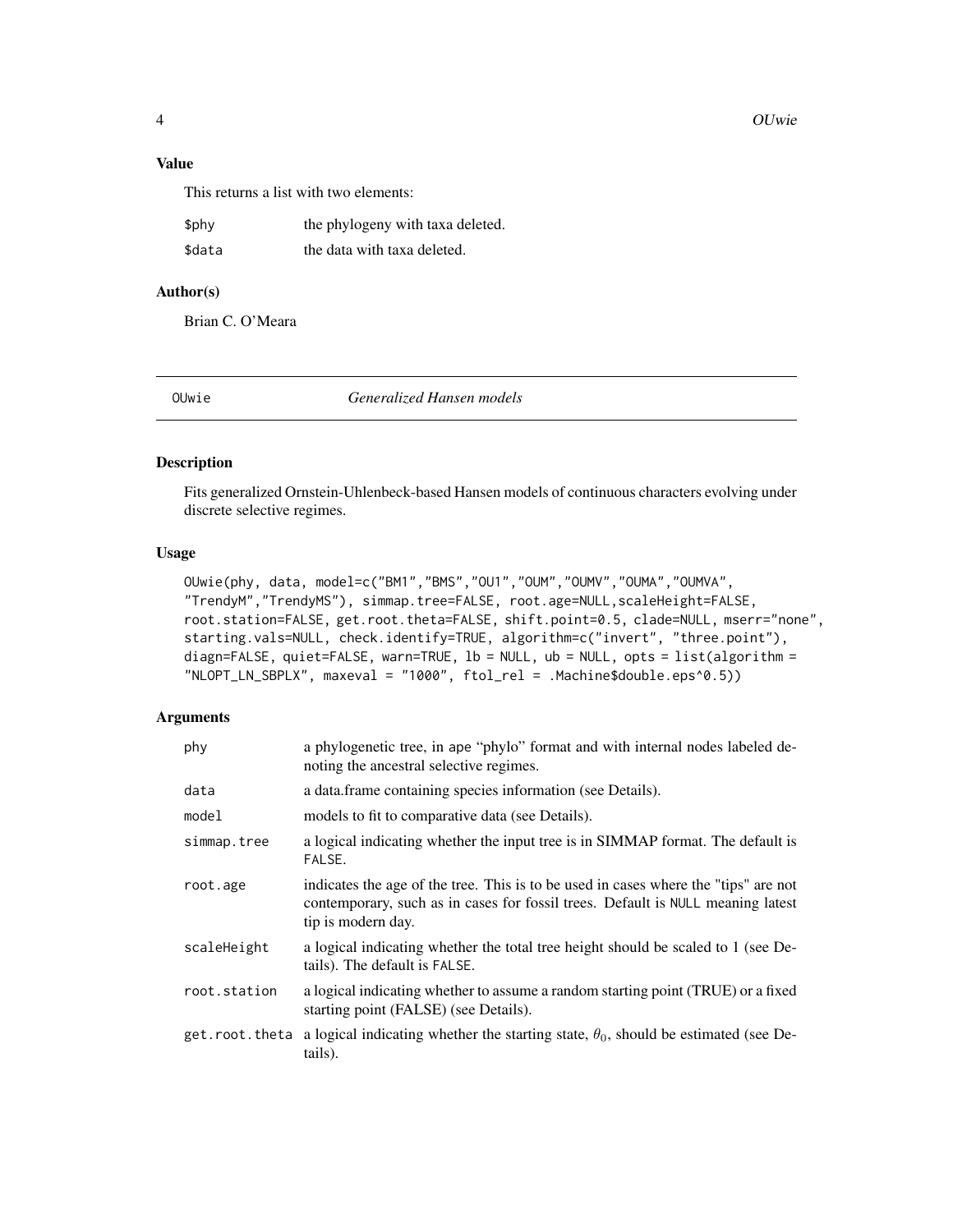#### OUwie 35 September 2006 September 2006 September 2006 September 2006 September 2006 September 2006 September 2006 September 2006 September 2006 September 2006 September 2006 September 2006 September 2006 September 2006 Sep

| shift.point    | the point along a branch where a regime change is assumed to have occurred (if<br>SIMMAP=FALSE. The default is set to 0.5, or halfway along a branch.                                                                                                                                                                                                                                                                                                                                             |
|----------------|---------------------------------------------------------------------------------------------------------------------------------------------------------------------------------------------------------------------------------------------------------------------------------------------------------------------------------------------------------------------------------------------------------------------------------------------------------------------------------------------------|
| clade          | a list containing a pair of taxa whose MRCA is the clade of interest (see Details).                                                                                                                                                                                                                                                                                                                                                                                                               |
| mserr          | designates whether a fourth column in the data matrix contains measurement<br>error for each species value ("known"). The measurement error is assumed to<br>be the standard error of the species mean. The default is "none".                                                                                                                                                                                                                                                                    |
| starting.vals  | a vector of initial values for the optimization search. For OU models, two must<br>be supplied, with the first being the initial alpha value and the second being the<br>initial sigma squared. For BM models, just a single value is needed.                                                                                                                                                                                                                                                     |
| check.identify | a logical indicating whether to check that the user-supplied regime paintings will<br>produce identifiable theta estimates. The default is TRUE.                                                                                                                                                                                                                                                                                                                                                  |
| algorithm      | designates whether the standard matrix inversion ('invert') or the faster 'three-<br>point' algorithm of Ho and Ane (2013) should be used.                                                                                                                                                                                                                                                                                                                                                        |
| diagn          | a logical indicating whether the full diagnostic analysis should be carried out.<br>The default is FALSE.                                                                                                                                                                                                                                                                                                                                                                                         |
| quiet          | a logical indicating whether progress should be written to the screen. The default<br>is FALSE.                                                                                                                                                                                                                                                                                                                                                                                                   |
| warn           | a logical indicating whether a warning should be printed if the number of pa-<br>rameters exceeds ntips/10. The default is TRUE.                                                                                                                                                                                                                                                                                                                                                                  |
| 1b             | if algorithm == "invert" a single value indicating the lower bound for the param-<br>eter values. if algorithm $==$ "three.point", a vector of length 3 with position 1 as<br>alpha lower bound, position 2 as sigma.sq's lower bound, position 3 as theta's<br>lower bound. when set to NULL it will be a default value of 1e-9. Note that even<br>if the model you're using doesn't include alpha (e.g. BM1), it must be included<br>in this vector, but it will not be used to set any bounds. |
| ub             | if algorithm == "invert" a single value indicating the upper bound for the param-<br>eter values. if algorithm $==$ "three point", a vector of length 3 with position 1 as<br>alpha upper bound, position 2 as sigma.sq's upper bound, position 3 as theta's<br>upper bound. when set to NULL it will be a default value of 100. Note that even<br>if the model you're using doesn't include alpha (e.g. BM1), it must be included<br>in this vector, but it will not be used to set any bounds.  |
| opts           | a list of options to pass to nloptr for the optimization: useful to adjust for faster,<br>coarser searches                                                                                                                                                                                                                                                                                                                                                                                        |

## Details

This function fits various likelihood models for continuous characters evolving under discrete selective regimes. The function returns parameter estimates and their approximate standard errors. The R package nloptr provides a common interface to NLopt, an open-source library for nonlinear optimization. The likelihood function is maximized using the bounded subplex optimization routine (NLOPT\_LN\_SBPLX). As input all OUwie requires is a tree and a trait data.frame. The tree must be of class "phylo" and must contain the ancestral selective regimes as internal node labels. Internal node labels can be applied manually or from some sort of ancestral state reconstruction procedure (BayesTraits, ape, diversitree, SIMMAP, etc.), which would then be brought into OUwie. This is essentially what is required by ouch and Brownie (though Brownie provides built-in ancestral state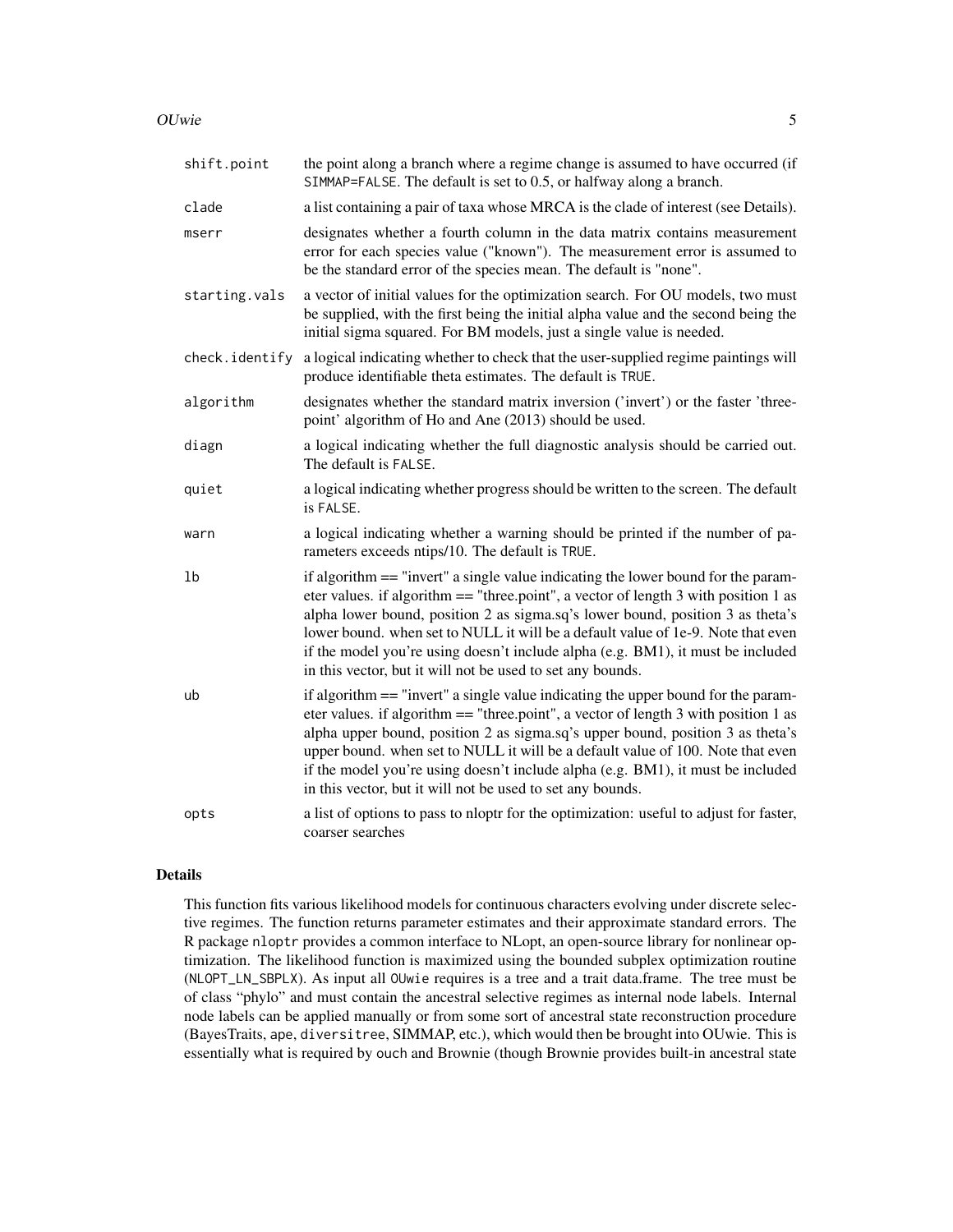reconstruction capabilities). The trait data.frame must have column entries in the following order: [,1] species names, [,2] current selective regime, and [,3] the continuous trait of interest. Alternatively, if the user wants to incorporate measurement error (mserr="known"), then a fourth column, [,4] must be included that provides the standard error estimates for each species mean. However, a global measurement error for all taxa can be estimated from the data (mserr="est"); is not well tested, so use at your own risk. Also, a user can specify a particular clade as being in a different selective regime, by specifying a pair of species whose mrca is the root of the clade of interest [e.g., clade=c("taxaA","taxaB")]. OUwie will automatically assign internal node labels and update the data matrix according to this clade designation.

Possible models are as follows: single-rate Brownian motion (model=BM1), Brownian motion with different rate parameters for each state on a tree (model=BMS), Ornstein-Uhlenbeck model with a single optimum for all species (model=OU1), Ornstein-Uhlenbeck model with different state means and a single  $\alpha$  and  $\sigma^2$  acting all selective regimes (model=OUM), and new Ornstein-Uhlenbeck models that assume different state means as well as either multiple  $\sigma^2$  (model=0UMV), multiple  $\alpha$  (model=OUMA), or multiple  $\alpha$  and  $\sigma^2$  per selective regime (model=OUMVA).

By default, we drop the root optima and absorb the weight into whatever regime the root is in. In previous version we used to incorrectly refer to this as "stationarity". True stationarity assumes that the starting state comes from a distribution, and the covariance requires an additional variance term to account for the fact that, up until T=0, the lineage is assumed to have been evolving in the ancestral regime. We have added this in for the OU1 and OUM models only (root.station=TRUE).

Note, too, that when specifying the BMS model also be mindful of the root.station flag. When root.station=FALSE, the non-censored model of O'Meara et al. 2006 is invoked (i.e., a single regime at the root is estimated), and when root.station==TRUE the group mean model of Thomas et al. 2006 (i.e., the number of means equals the number of regimes). The latter case appears to be a strange special case of OU, in that it behaves similarly to the OUMV model, but without selection. I would say that this is more consistent with the censored test of O'Meara et al. (2006), as opposed to having any real connection to OU. In any case, more work is clearly needed to understand the behavior of the group means model, and therefore, I recommend setting root.station=FALSE in the BMS case.

The Hessian matrix is used as a means to estimate the approximate standard errors of the model parameters and to assess whether they are the maximum likelihood estimates. The variance-covariance matrix of the estimated values of  $\alpha$  and  $\sigma^2$  are computed as the inverse of the Hessian matrix and the standard errors are the square roots of the diagonals of this matrix. The Hessian is a matrix of second-order derivatives and is approximated in the R package numDeriv. So, if changes in the value of a parameter results in sharp changes in the slope around the maximum of the log-likelihood function, the second-order derivative will be large, the standard error will be small, and the parameter estimate is considered stable. On the other hand, if the second-order derivative is nearly zero, then the change in the slope around the maximum is also nearly zero, indicating that the parameter value can be moved in any direction without greatly affecting the log-likelihood. In such situations, the standard error of the parameter will be large.

For models that allow  $\alpha$  and  $\sigma^2$  to vary (i.e., OUMV, OUMA, and OUMVA), the complexity of the model can often times be greater than the information that is contained within the data. As a result one or many parameters are poorly estimated, which can cause the function to return a log-likelihood that is suboptimal. This has great potential for poor model choice and incorrect biological interpretations. An eigendecomposition of the Hessian can provide an indication of whether the search returned the maximum likelihood estimates. If all the eigenvalues of the Hessian are positive, then the Hessian is positive definite, and all parameter estimates are considered reliable. However, if there are both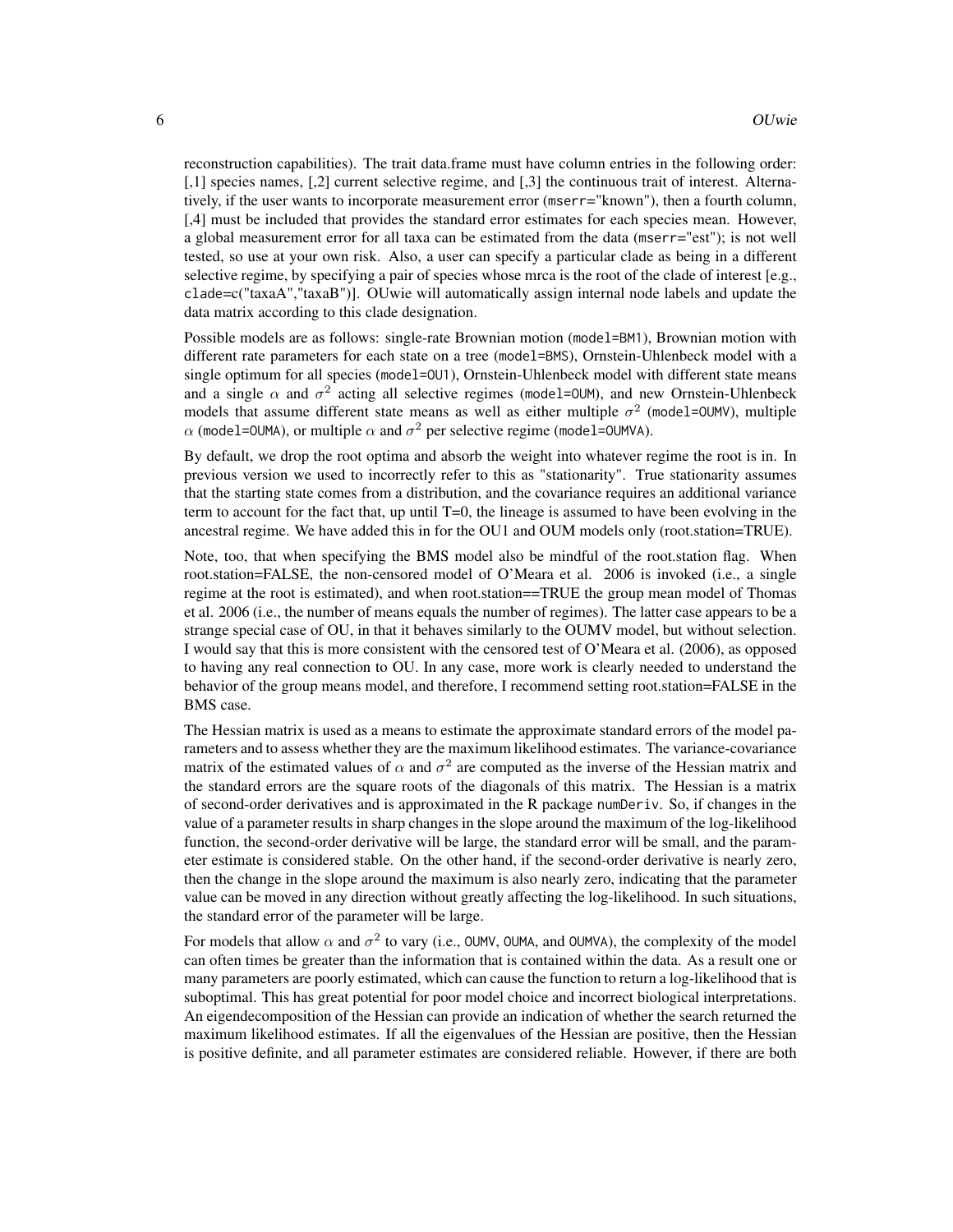#### OUwie 2008 - 2008 - 2008 - 2008 - 2008 - 2008 - 2008 - 2008 - 2008 - 2008 - 2008 - 2008 - 2008 - 2008 - 2008 - 2008 - 2008 - 2008 - 2008 - 2008 - 2008 - 2008 - 2008 - 2008 - 2008 - 2008 - 2008 - 2008 - 2008 - 2008 - 2008 -

positive and negative eigenvalues, then the objective function is at a saddlepoint and one or several parameters cannot be estimated adequately. One solution is to just fit a simpler model. Another is to actually identify the offending parameters. This can be done through the examination of the eigenvectors. The row order corresponds to the entries in index.matrix, the columns correspond to the order of values in eigval, and the larger the value of the row entry the greater the association between the corresponding parameter and the eigenvalue. Thus, the largest values in the columns associated with negative eigenvalues are the parameters that are causing the objective function to be at a saddlepoint.

## Value

OUwie returns an object of class OUwie. This is a list with elements:

| \$loglik                                       | the maximum log-likelihood.                                                                                                                                                                                                                      |
|------------------------------------------------|--------------------------------------------------------------------------------------------------------------------------------------------------------------------------------------------------------------------------------------------------|
| \$AIC                                          | Akaike information criterion.                                                                                                                                                                                                                    |
| \$AICc                                         | Akaike information criterion corrected for sample-size.                                                                                                                                                                                          |
| \$BIC                                          | Bayesian information criterion.                                                                                                                                                                                                                  |
| \$mBIC                                         | modified Bayesian information criterion of Ho and Ane (2014).                                                                                                                                                                                    |
| \$model                                        | The model being fit.                                                                                                                                                                                                                             |
| \$param.count                                  | The number of parameters counted in the model.                                                                                                                                                                                                   |
| \$solution                                     | a matrix containing the maximum likelihood estimates of $\alpha$ and $\sigma^2$ .                                                                                                                                                                |
| \$theta                                        | a matrix containing the maximum likelihood estimates of $\theta$ and its standard<br>error.                                                                                                                                                      |
| \$solution.se                                  | a matrix containing the approximate standard errors of $\alpha$ and $\sigma^2$ . The standard<br>error is calculated as the diagonal of the inverse of the Hessian matrix.                                                                       |
| \$tot.state                                    | A vector of names for the different regimes                                                                                                                                                                                                      |
| \$index.mat                                    | The indices of the parameters being estimated are returned. The numbers corre-<br>spond to the row in the eigvect and can useful for identifying the parameters<br>that are causing the objective function to be at a saddlepoint (see Details). |
| \$simmap.tree                                  | A logical indicating whether the input phylogeny is a SIMMAP formatted tree.                                                                                                                                                                     |
| \$root.age                                     | The user-supplied age at the root of the tree.                                                                                                                                                                                                   |
| \$split.point                                  | The user-supplied point at which regime changes are assumed to have occurred.                                                                                                                                                                    |
| \$opts                                         | Internal settings of the likelihood search.                                                                                                                                                                                                      |
| \$data                                         | User-supplied dataset.                                                                                                                                                                                                                           |
| \$phy                                          | User-supplied tree.                                                                                                                                                                                                                              |
| \$root.station                                 | A logical indicating whether the starting state, $\theta_0$ , was estimated.                                                                                                                                                                     |
| \$starting.vals                                | A vector of user-supplied initial search parameters.                                                                                                                                                                                             |
| \$lb                                           | The lower bound set.                                                                                                                                                                                                                             |
| \$ub                                           | The upper bound set.                                                                                                                                                                                                                             |
| <i><b>\$iterations</b></i><br>\$get.root.theta | Number of iterations of the likelihood search that were executed.                                                                                                                                                                                |
|                                                | Indicates whether the root theta was included in the model.                                                                                                                                                                                      |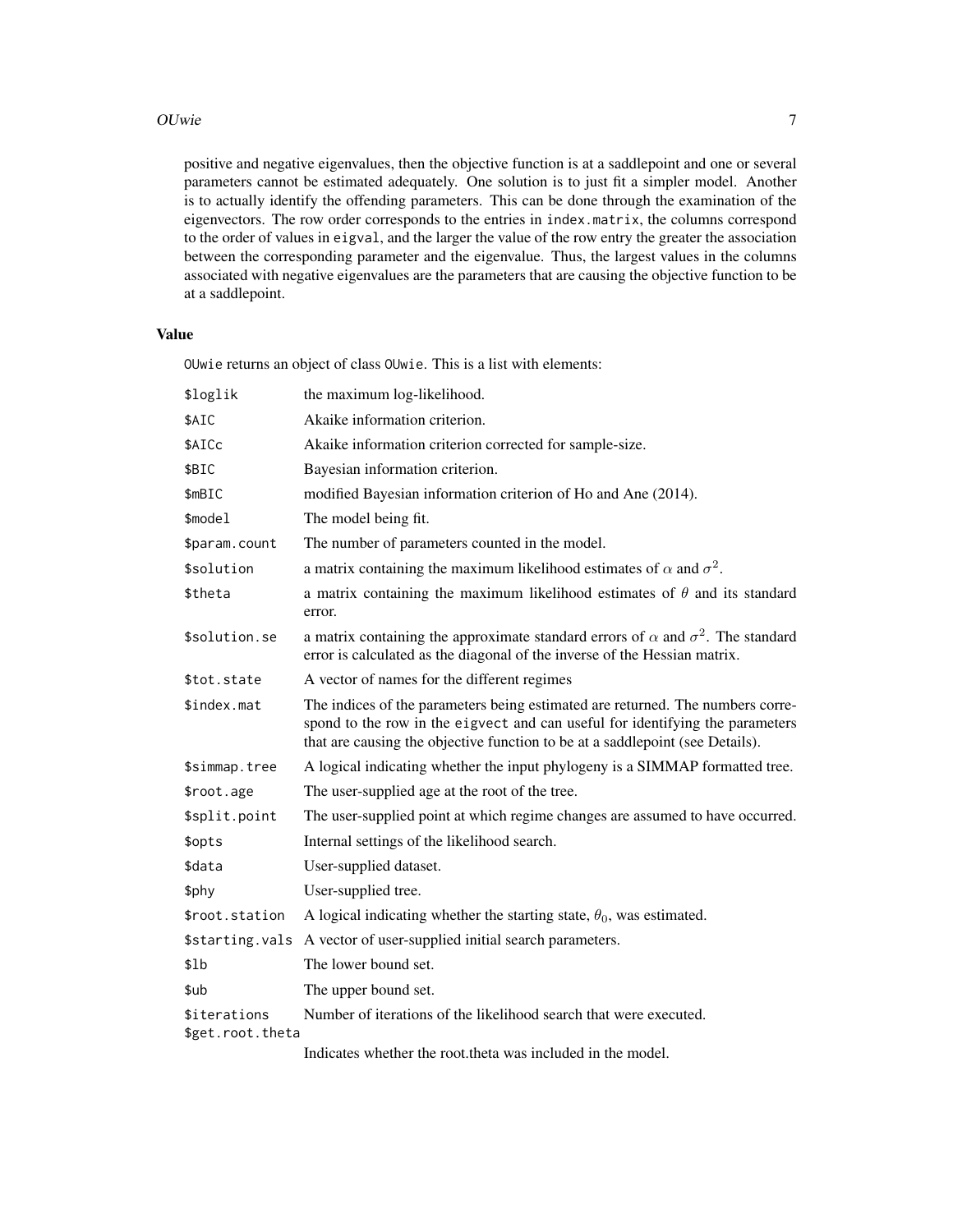| \$regime.weights |                                                                                                                                                                                                      |
|------------------|------------------------------------------------------------------------------------------------------------------------------------------------------------------------------------------------------|
|                  | A table containing parameter estimates and the weights for time spent in each<br>regime for each tip.                                                                                                |
| \$eigval         | The eigenvalues from the decomposition of the Hessian of the likelihood func-<br>tion. If any eigval<0 then one or more parameters were not optimized during<br>the likelihood search (see Details). |
| \$eigvect        | The eigenvectors from the decomposition of the Hessian of the likelihood func-<br>tion is returned (see Details).                                                                                    |
| \$new.start      | The vector of values to use if you want to restart the run from this point (start-<br>ing vals for a new run).                                                                                       |
| \$algorithm      | The algorithm used to estimate parameters                                                                                                                                                            |

#### Author(s)

Jeremy M. Beaulieu and Brian C. O'Meara

## References

Beaulieu J.M., Jhwueng D.C., Boettiger C., and O'Meara B.C. 2012. Modeling stabilizing selection: Expanding the Ornstein-Uhlenbeck model of adaptive evolution. Evolution 66:2369-2383.

O'Meara B.C., Ane C., Sanderson P.C., Wainwright P.C. 2006. Testing for different rates of continuous trait evolution using likelihood. Evolution 60:922-933.

Butler M.A., King A.A. 2004. Phylogenetic comparative analysis: A modeling approach for adaptive evolution. American Naturalist 164:683-695.

Ho, L.S.T., and C. Ane. 2014. Intrinsic inference difficulties for trait evolution with Ornstein-Uhlenbeck models. Methods in Ecology and Evolution, 5: 1133-1146.

Thomas G.H., Freckleton R.P., and Szekely T. 2006. Comparative analysis of the influence of developmental mode on phenotypic diversification rates in shorebirds. Proceedings of the Royal Society, B. 273:1619-1624.

## Examples

data(tworegime)

```
#Plot the tree and the internal nodes to highlight the selective regimes:
select.reg<-character(length(tree$node.label))
select.reg[tree$node.label == 1] <- "black"
select.reg[tree$node.label == 2] <- "red"
plot(tree)
nodelabels(pch=21, bg=select.reg)
```

```
## Not run:
#To see the first 5 lines of the data matrix to see what how to
#structure the data:
trait[1:5,]
```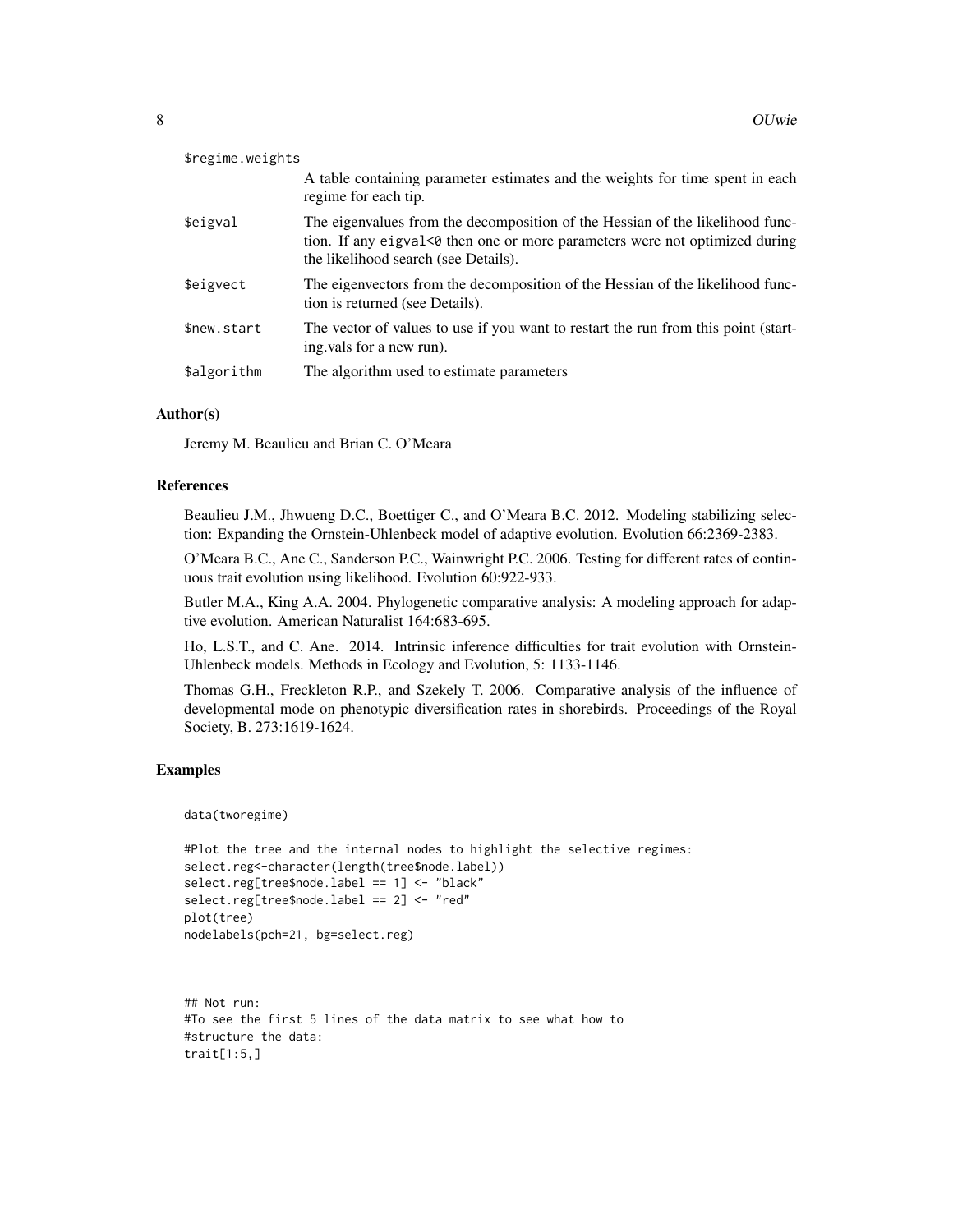```
#Now fit an OU model that allows different sigma^2:
OUwie(tree,trait,model=c("OUMV"))
#Fit an OU model based on a clade of interest:
OUwie(tree,trait,model=c("OUMV"), clade=c("t50", "t64"), algorithm="three.point")
#For large trees, it may be useful to have ways to restart the search (due to
#finite time per run on a computing cluster, for example). You can do this
#by changing settings of OUwie runs. For example:
run1 <- OUwie(tree,trait,model=c("OUMV"), root.station=FALSE, algorithm="invert",
opts = list("algorithm"="NLOPT_LN_SBPLX", "maxeval"="500", "ftol_abs"=0.001))
save(run1, file="run1.rda")
#Then, later or in a different session:
load("run1.rda")
run2 <- OUwie(tree, trait, model=c("OUMV"), algorithm="three.point",
opts = list("algorithm"="NLOPT_LN_SBPLX", "maxeval"="500", "ftol_abs"=0.001),
starting.vals=run1$new.start)
#run2 will start off where run1 stopped.
## End(Not run)
```
OUwie.anc *Estimate ancestral states given a fitted OUwie model*

#### Description

Fits ancestral states (a joint estimate) given a fitted OUwie model. Currently, only works for trees with regimes painted on as node labels (rather than a simmap tree). The intended use case is just to visualize what the model is saying about evolution to help intuition (is the model something you can believe in?) rather than a firm estimate you should use to say, Yes, 56.4 MY, the ancestral body size was 17.34 mm. It could likely be anywhere from 1 to 100 mm with about equal chance. Please read details before using this function.

#### Usage

```
OUwie.anc(fitted.OUwie.object, opts = list("algorithm"="NLOPT_LN_SBPLX",
"maxeval"="1000", "ftol_abs"=0.001), knowledge=FALSE)
```
#### Arguments

fitted.OUwie.object

an object returned from the OUwie function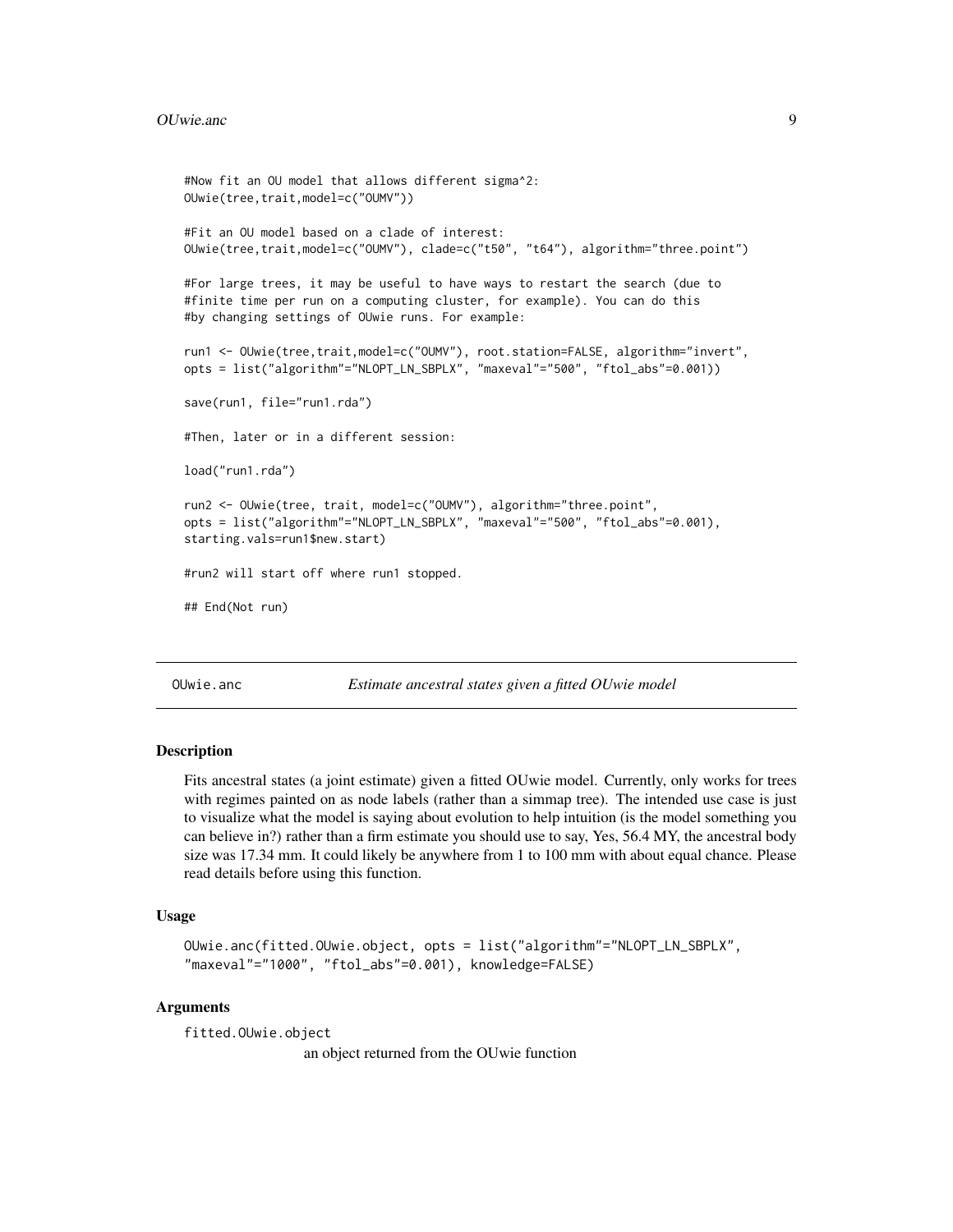10 OUwie.anc

| opts      | a list of options to pass to not for the ancestral state optimization                        |
|-----------|----------------------------------------------------------------------------------------------|
| knowledge | a logical indicating whether or not you have read the documentation The default<br>is FALSE. |

## Details

You probably DON'T want to use this function for anything more serious than poking around to make sure the data and model look right (oh, golly: my tips are all between 5 and 15 mm in size, and the ancestral states are 674 mm.). The request to implement ancestral state estimation resulted in many important comments from experts in the public R-SIG-PHYLO discussion forum. Here is a sampling; to see them all, go to [R-SIG-PHYLO.](https://www.mail-archive.com/r-sig-phylo@r-project.org/msg05257.html)

"So in short, yes, you can do it, with any number of methods. But why? If you can answer your biological question with methods that do not involve estimation of a parameter that is inherently fraught with error, it might be better to go another way. Bottom line - use caution and be thoughtful!" – Marguerite Butler

"I would add an extra caveat to Marguerite's excellent post: Most researchers work with extant taxa only, ignoring extinction. This causes a massive ascertainment bias, and the character states of the extinct taxa can often be very different to the ancestral state reconstructions, particularly if the evolutionary model is wrong. Eg. there has been an evolutionary trend for example. Ancestral state reconstructions based only on extant taxa should be treated as hypotheses to be tested with fossil data. I wouldn't rely on them for much more." – Simone Blomberg

"While I am at it, let me echo Simone and Marguerite's warnings. The predicted ancestral states will reflect the process you assumed to predict them. Hence, if you use them to make inferences about evolution, you will recover your own assumptions. I.e. if you predict from a model with no trend, you will find no trend, etc. Many comparative studies are flawed for this reason." – Thomas Hansen

"Let me add more warnings to Marguerite and Thomas's excellent responses. People may be tempted to infer ancestral states and then treat those inferences as data (and also to infer ancestral environments and then treat those inferences as data). In fact, I wonder whether that is not the main use people make of these inferences. But not only are those inferences very noisy, they are correlated with each other. So if you infer the ancestral state for the clade (Old World Monkeys, Apes) and also the ancestral state for the clade (New World Monkeys, (Old World Monkeys, Apes)) the two will typically not only be error-prone, but will also typically be subject to strongly correlated errors. Using them as data for further inferences is very dubious. It is better to figure out what your hypothesis is and then test it on the data from the tips of the tree, without the intermediate step of taking ancestral state inferences as observations. The popular science press in particular demands a fly-on-the-wall account of what happened in evolution, and giving them the ancestral state inferences as if they were known precisely is a mistake." – Joe Felsenstein

"The minor twist I would throw in is that it's difficult to make universal generalizations about the quality of ancestral state estimation. If one is interested in the ancestral state value at node N, it might be reasonably estimated if it is nested high up within the phylogeny, if the rates of change aren't high, etc. And (local) trends etc might well be reliably inferred. We are pretty confident that the common ancestor of humans and chimps was larger than many deeper primate ancestors, for instance. If N is the root of your available phylogeny, however, you have to be much more cautious." – Nick Matzke

"I'll also add that I think there's a great deal to be skeptical of ancestral trait reconstruction even when large amounts of fossil data is available. You can try the exercise yourself: simulate pure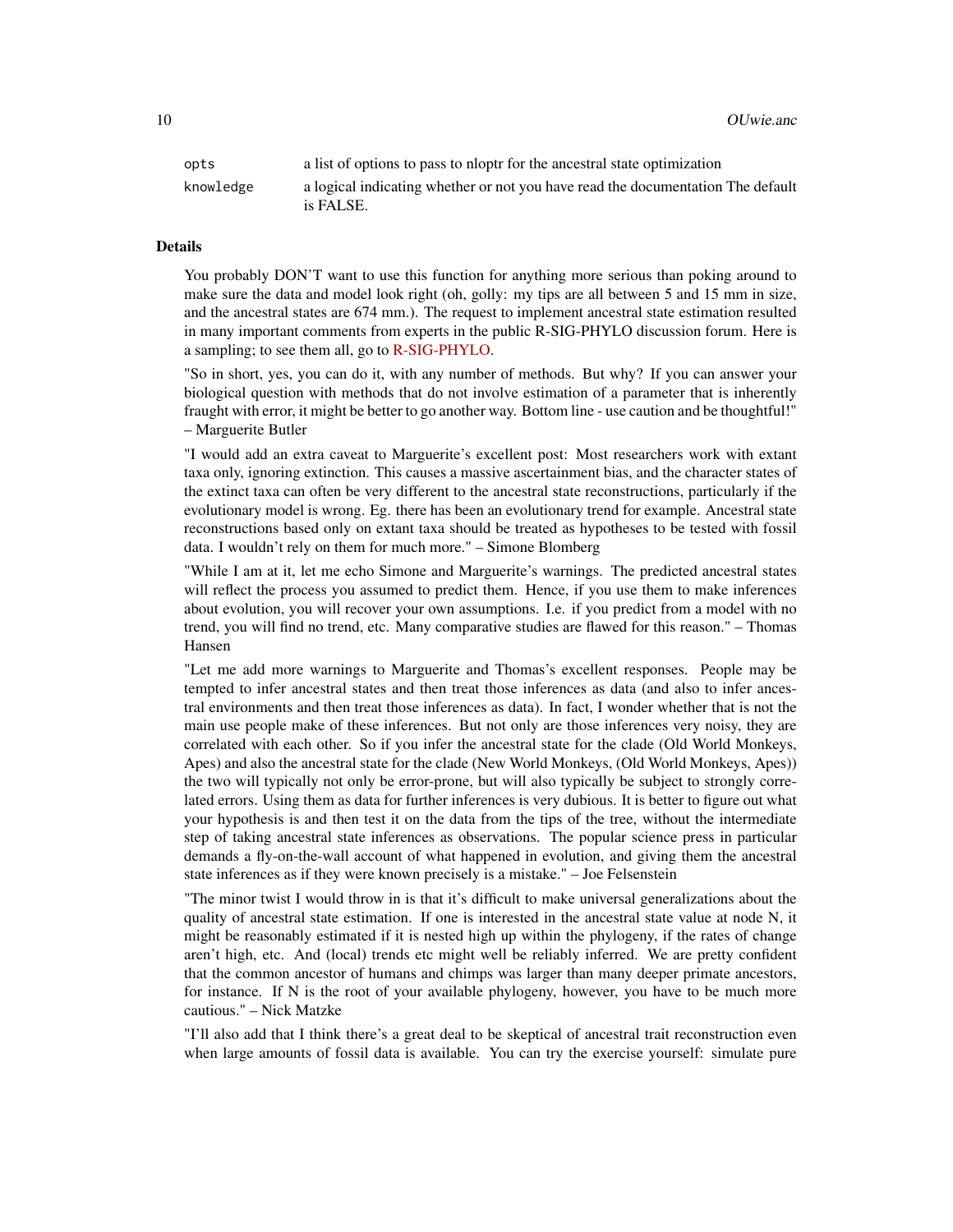#### <span id="page-10-0"></span>OUwie.boot 11

BM on a non-ultrametric tree with lots of 'extinct' tips, and you'll still find pretty large confidence intervals on the estimates of the trait values. What does it mean to do ancestral trait reconstruction, if our calculations of uncertainty are that broad?" – Dave Bapst

These are some of the people who best know the power and limitations of the OU model in phylogenetics. Heed them!

To ensure that you've read this before use, please pass knowledge=TRUE as an argument to the function.

#### Value

OUwie.anc returns an object of class OUwie.anc. This is an OUwie object but with terminal species added at each node representing the ancestral states at each node (which are also included in the data object). There is also a NodeRecon element in the list that has the optimal ancestral states. There is not currently an estimate of uncertainty, but it is substantial.

#### Author(s)

Brian C. O'Meara

OUwie.boot *Parametric bootstrap function*

#### **Description**

A function that performs a parametric bootstrap for a set of user-specified model parameters

#### Usage

```
OUwie.boot(phy, data, model=c("BM1","BMS","OU1","OUM","OUMV","OUMA","OUMVA"),
nboot=100, alpha, sigma.sq, theta, theta0, simmap.tree=FALSE, root.age=NULL,
scaleHeight=FALSE, root.station=FALSE, get.root.theta=FALSE, shift.point=0.5,
clade=NULL, mserr="none", algorithm=c("invert", "three.point"),
diagn=FALSE, quiet=TRUE, warn=FALSE)
```

| phy      | a phylogenetic tree, in ape "phylo" format and with internal nodes labeled de-<br>noting the ancestral selective regimes. |
|----------|---------------------------------------------------------------------------------------------------------------------------|
| data     | a data matrix containing species information.                                                                             |
| model    | models to fit to comparative data.                                                                                        |
| nboot    | The number of bootstrap replicates.                                                                                       |
| alpha    | a numeric vector giving the values of $\alpha$ for each selective regime.                                                 |
| sigma.sq | a numeric vector giving the values of $\sigma^2$ for each selective regime.                                               |
| theta    | a numeric vector giving the values of $\theta$ for each selective regime.                                                 |
| theta0   | a numeric indicating the starting state, $\theta_0$                                                                       |
|          |                                                                                                                           |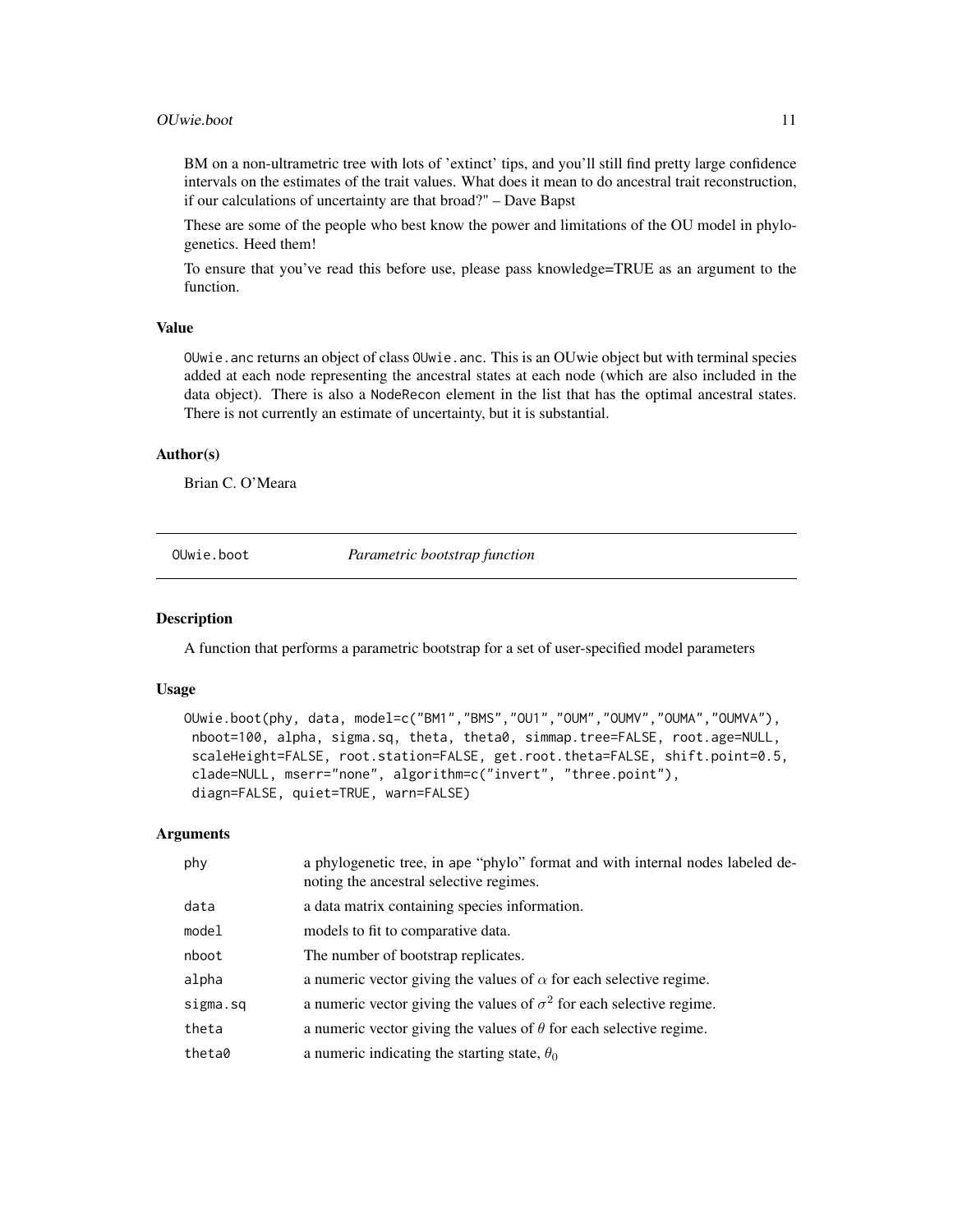| simmap.tree    | a logical indicating whether the input tree is in SIMMAP format. The default is<br>FALSE.                                                                                                                                      |
|----------------|--------------------------------------------------------------------------------------------------------------------------------------------------------------------------------------------------------------------------------|
| root.age       | indicates the age of the tree. This is to be used in cases where the "tips" are not<br>contemporary, such as in cases for fossil trees. Default is NULL meaning latest<br>tip is modern day.                                   |
| get.root.theta | a logical indicating whether the starting state, $\theta_0$ , should be estimated (see De-<br>tails).                                                                                                                          |
| scaleHeight    | a logical indicating whether the total tree height should be scaled to 1 (see De-<br>tails). The default is FALSE.                                                                                                             |
| root.station   | a logical indicating whether the starting state, $\theta_0$ , should be estimated (see De-<br>tails).                                                                                                                          |
| shift.point    | the point along a branch where a regime change is assumed to have occurred (if<br>SIMMAP=FALSE. The default is set to 0.5, or halfway along a branch.                                                                          |
| clade          | a list containing a pair of taxa whose MRCA is the clade of interest.                                                                                                                                                          |
| mserr          | designates whether a fourth column in the data matrix contains measurement<br>error for each species value ("known"). The measurement error is assumed to<br>be the standard error of the species mean. The default is "none". |
| algorithm      | designates whether the standard matrix inversion ('invert') or the faster 'three-<br>point' algorithm of Ho and Ane (2013) should be used.                                                                                     |
| diagn          | a logical indicating whether the full diagnostic analysis should be carried out.<br>The default is FALSE.                                                                                                                      |
| quiet          | a logical indicating whether progress should be written to the screen. The default<br>is TRUE.                                                                                                                                 |
| warn           | a logical indicating whether a warning should be printed if the number of pa-<br>rameters exceeds ntips/10. The default is FALSE.                                                                                              |

A simple function for conducting a parametric bootstrap on parameters estimated in OUwie. As before, the input is a tree and a data file. The tree must be of class "phylo" and if simmap=FALSE must contain the ancestral selective regimes as internal node labels. The data file is a dataframe that must have column entries in the following order: [,1] species names and [,2] their current selective regime. The user specifies the simulated parameter values (i.e.  $\alpha$ ,  $\sigma^2$ ,  $\theta_0$ ,  $\theta$ ), which is assumed to be the maximum likelihood estimates obtained from an OUwie run.

Note that if root. station is TRUE (the default),  $\theta_0$  was dropped from the model. In this case, then,  $\theta_0$  should be set to the value of the selective regime mapped at the root (i.e., state 1 in the "tworegime" example dataset).

#### Value

OUwie.boot returns an object of class OUwie.boot. This is a matrix of column length equal to the number of parameters, and row length of the number of bootstrap replicates specified.

#### Author(s)

Jeremy M. Beaulieu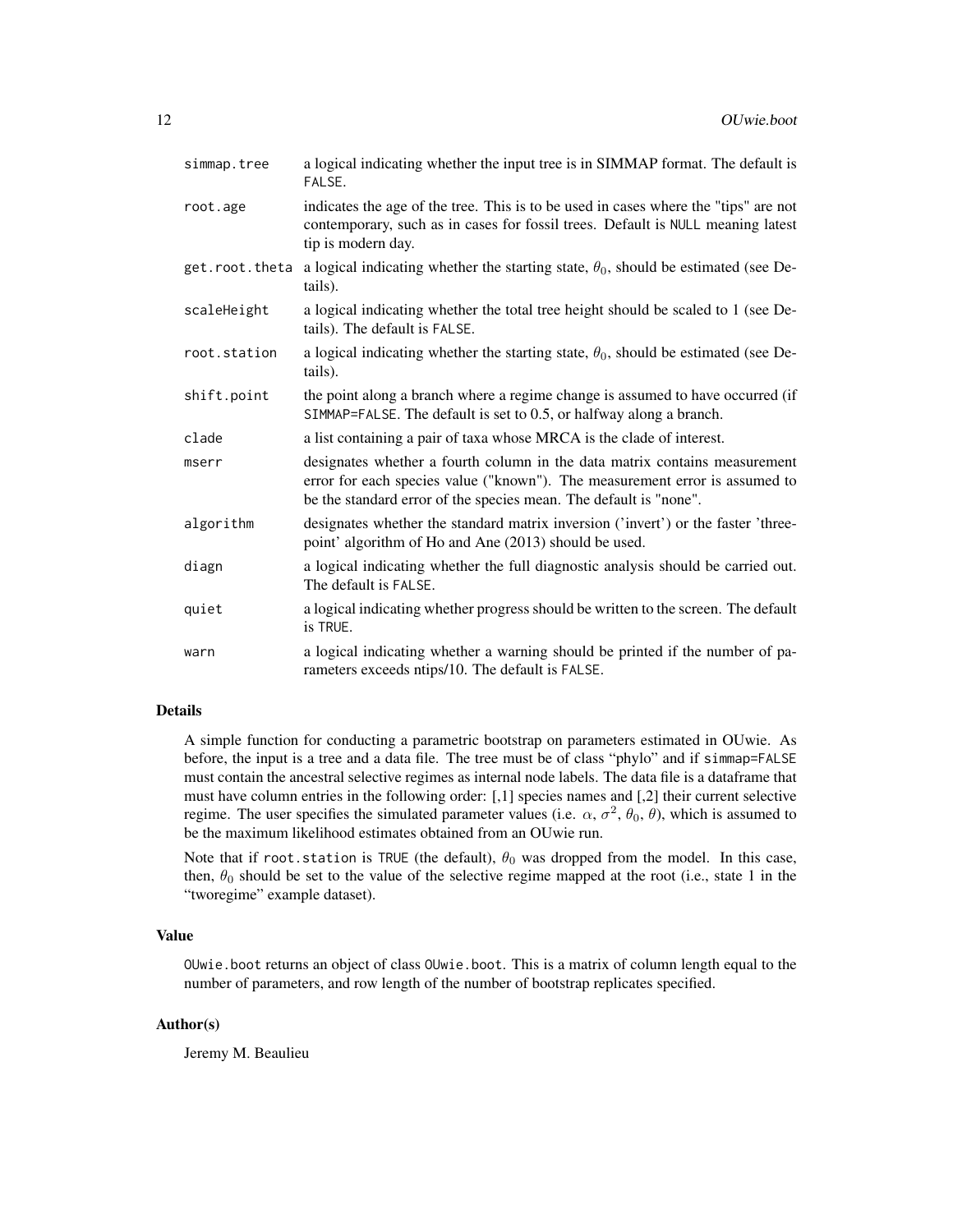## <span id="page-12-0"></span>OUwie.contour 13

#### References

Beaulieu J.M., Jhwueng D.C., Boettiger C., and O'Meara B.C. 2012. Modeling stabilizing selection: Expanding the Ornstein-Uhlenbeck model of adaptive evolution. Evolution 66:2369-2383.

O'Meara B.C., Ane C., Sanderson P.C., Wainwright P.C. 2006. Testing for different rates of continuous trait evolution using likelihood. Evolution 60:922-933.

Butler M.A., King A.A. 2004. Phylogenetic comparative analysis: A modeling approach for adaptive evolution. American Naturalist 164:683-695.

#### Examples

data(tworegime)

```
##First step is estimate parameters under a particular model:
pp <- OUwie(tree,trait,model=c("OUMV"),root.station=FALSE, algorithm="three.point")
```

```
##Second step is to run bootstrap replicates:
boot.reps <- OUwie.boot(tree,trait,model="OUMV", nboot=10, alpha=pp$solution[1,],
sigma.sq=pp$solution[2,],theta=pp$theta[,1], theta0=pp$theta[1,1],
algorithm="three.point")
```

```
##Finally summarize to obtain the desired confidence -- here is the 95% CI:
apply(boot.reps, 2, quantile, probs=c(0.025,0.975))
```

| Generates data for contour plot of likelihood surface<br>OUwie.contour |  |  |  |  |  |
|------------------------------------------------------------------------|--|--|--|--|--|
|------------------------------------------------------------------------|--|--|--|--|--|

#### **Description**

Generates the likelihood surface for pairs of free parameters for generalized Ornstein-Uhlenbeckbased Hansen models of continuous characters evolving under discrete selective regimes.

#### Usage

```
OUwie.contour(OUwie.obj, focal.params=c("alpha_1", "sigma.sq_1"),
focal.params.lower=c(0,0), focal.params.upper=c(5,5), nreps=1000, n.cores=NULL)
```

| OUwie.obj    | an object of class "OU wie" that contains the focal parameters for conducting the<br>likelihood surface search.                                                                        |
|--------------|----------------------------------------------------------------------------------------------------------------------------------------------------------------------------------------|
| focal.params | a vector specifying the parameters that you would like the likelihood surface.<br>The format is parameter regime – that is, for theta in regime 1, the input would<br>be "theta $1$ ". |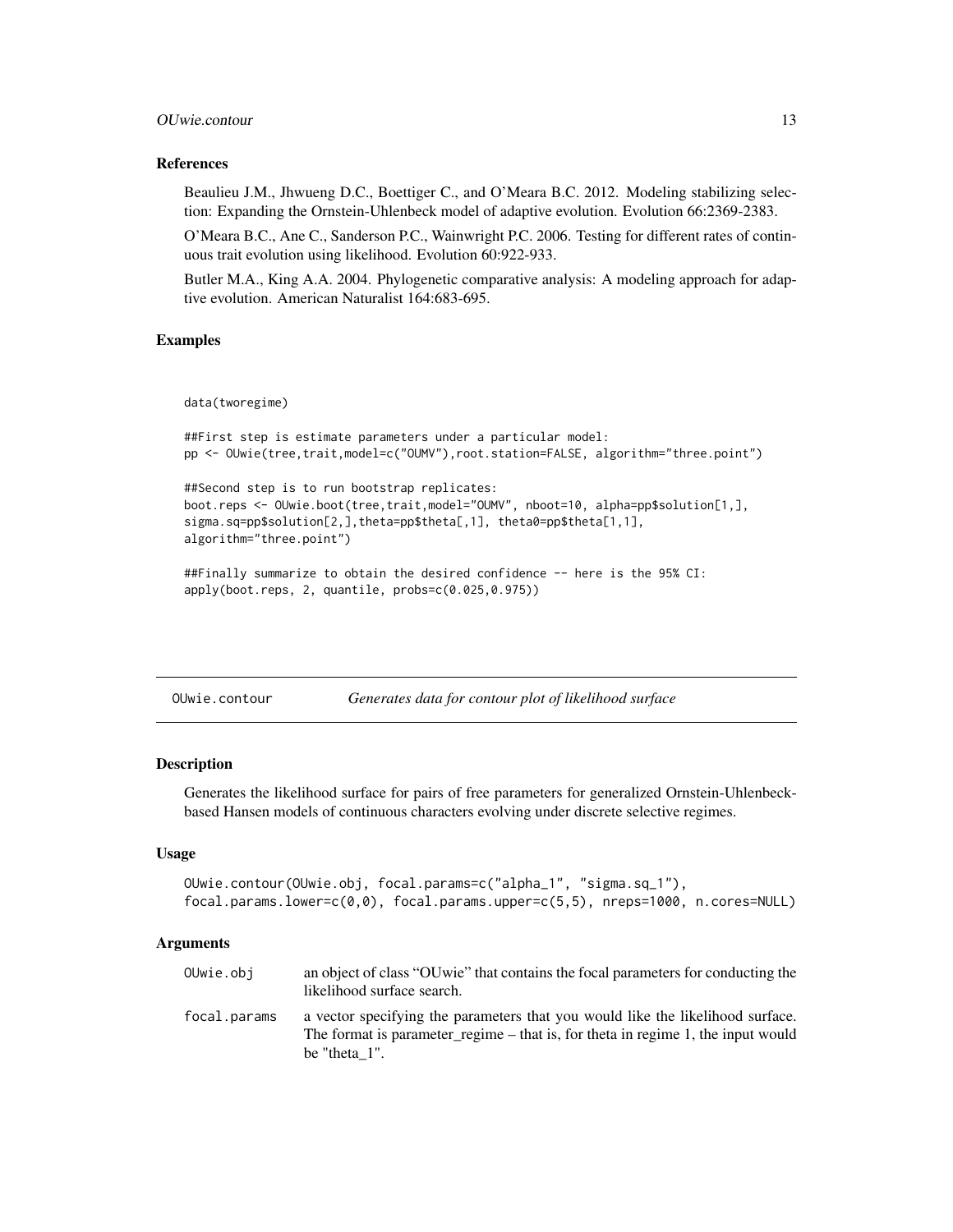| focal.params.lower |                                                                                                                         |
|--------------------|-------------------------------------------------------------------------------------------------------------------------|
|                    | a vector specifying the lower bounds for the parameters. The values need to be<br>in the order as the focal parameters. |
| focal.params.upper |                                                                                                                         |
|                    | a vector specifying the upper bounds for the parameters. The values need to be<br>in the order as the focal parameters. |
| nreps              | the number points to use to estimate the likelihood surface (see Details).                                              |
| n.cores            | specifies the number of independent processors to conduct the analysis. The<br>default is NULL.                         |

This function samples a set of points to estimate the likelihood surface for any pair of parameters, letting the other parameters find their own optima. This process can be very slow, as it involves optimization nrep times (though with two fewer parameters than with the chosen model, as the focal parameter values are fixed). It uses a latin hypercube design to sample points across the user-defined range of the focal parameters.

The pair of parameters to examine is passed by focal.param. The parameters need to be one of three: theta, alpha, sigma.sq. For example, to do a plot of sigma.sq from the first regime and alpha from the second regime, one would pass focal.param = c( "sigma.sq\_1", "alpha\_2"). As another example, if the regimes are characters like, flower color, the focal parameter would be focal.param = c( "sigma.sq\_Red", "sigma.sq\_Blue").

This returns a data.frame with the last two columns being the values of the points examined and the first column the loglik of those points. The first row contains the MLE. The data.frame can be incorporated into a plotting function to obtain a contour plot (see plot.OUwie.contour).

#### Value

surface.data the parameter values and loglik

focal.params the vector specifying the parameter pair for which likelihood surface is evaluated focal.params.lower

the vector specifying the lower bounds for the parameter pair.

focal.params.upper

the vector specifying the upper bounds for the parameter pair.

## Author(s)

Jeremy M. Beaulieu

## References

Beaulieu J.M., Jhwueng D.C., Boettiger C., and O'Meara B.C. 2012. Modeling stabilizing selection: Expanding the Ornstein-Uhlenbeck model of adaptive evolution. Evolution 66:2369-2383.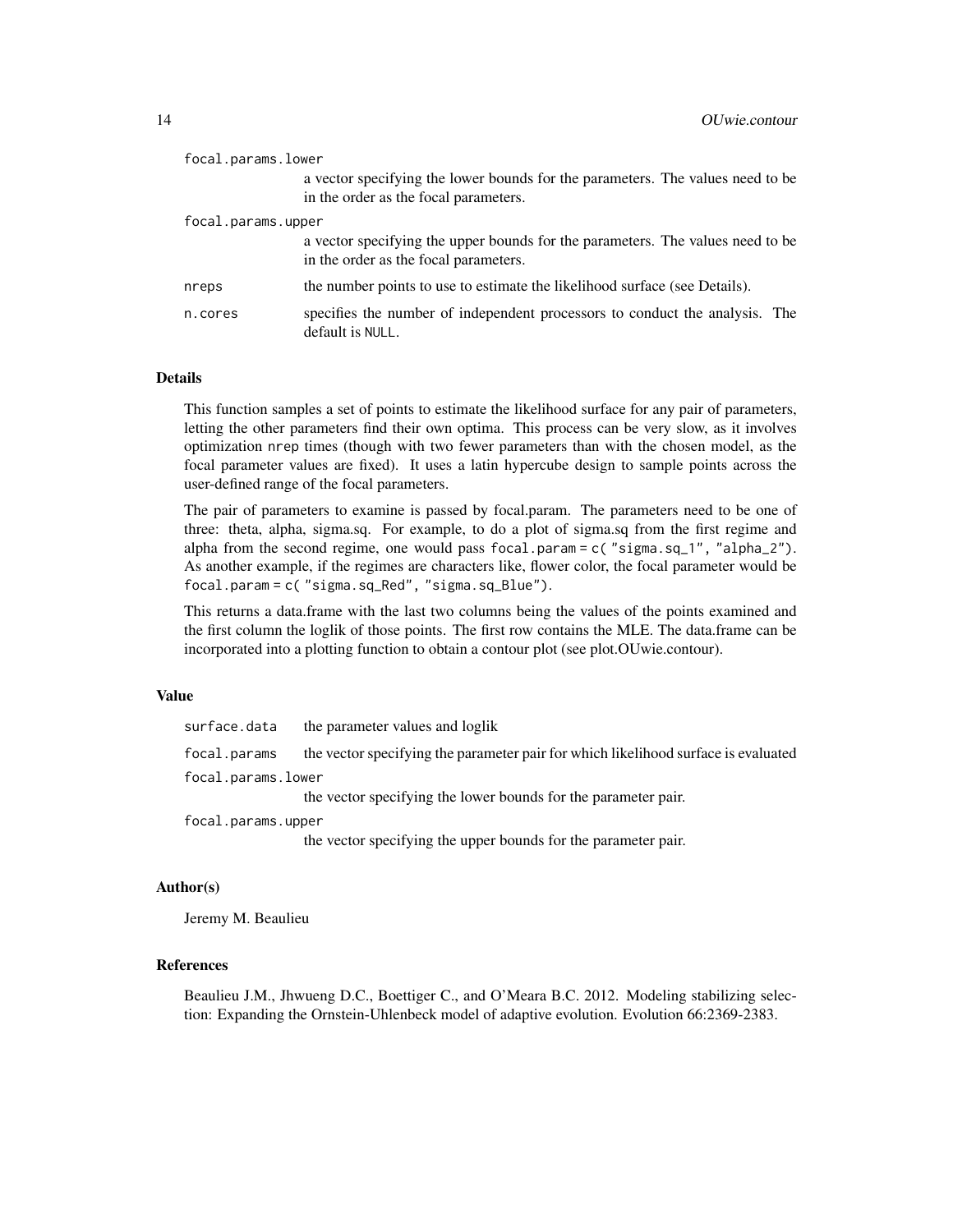## <span id="page-14-0"></span>Description

Allows the hypothesis free detection of shifts in the OU process. The number and location of shifts is estimated using a user-specified information criterion.

## Usage

```
OUwie.dredge(phy, data, criterion=c("AIC", "AICc", "BIC", "mBIC"), shift.max=3,
sigma.sq.max.k=3, alpha.max.k=3, root.age=NULL, scaleHeight=FALSE, root.station=FALSE,
shift.point=0.5, mserr="none", algorithm=c("invert", "three.point"),
opts = list("algorithm"="NLOPT_LN_SBPLX", "maxeval"="1000",
"ftol_rel"=.Machine$double.eps^0.5))
```

| phy          | a phylogenetic tree, in ape "phylo" format and with internal nodes labeled de-<br>noting the ancestral selective regimes                                                                                                       |
|--------------|--------------------------------------------------------------------------------------------------------------------------------------------------------------------------------------------------------------------------------|
| data         | a dataframe containing two columns, taxon names in the first column, and species<br>trait information in the second column.                                                                                                    |
| criterion    | information criterion to use for shift detection.                                                                                                                                                                              |
| shift.max    | maximum allowed number of shifts.                                                                                                                                                                                              |
|              | sigma.sq.max.k maximum allowed number of sigma.sq parameters.                                                                                                                                                                  |
| alpha.max.k  | maximum allowed number of alpha parameters.                                                                                                                                                                                    |
| root.age     | indicates the age of the tree. This is to be used in cases where the "tips" are not<br>contemporary, such as in cases for fossil trees. Default is NULL meaning latest<br>tip is modern day.                                   |
| scaleHeight  | a logical indicating whether the total tree height should be scaled to 1. The<br>default is FALSE.                                                                                                                             |
| root.station | a logical indicating whether the starting state, $\theta_0$ , should be estimated.                                                                                                                                             |
| shift.point  | the point along a branch where a regime change is assumed to have occurred (if<br>SIMMAP=FALSE. The default is set to 0.5, or halfway along a branch.                                                                          |
| algorithm    | designates whether the standard matrix inversion ('invert') or the faster 'three-<br>point' algorithm of Ho and Ane (2013) should be used.                                                                                     |
| mserr        | designates whether a fourth column in the data matrix contains measurement<br>error for each species value ("known"). The measurement error is assumed to<br>be the standard error of the species mean. The default is "none". |
| opts         | a list of options to pass to nloptr for the optimization: useful to adjust for faster,<br>coarser searches                                                                                                                     |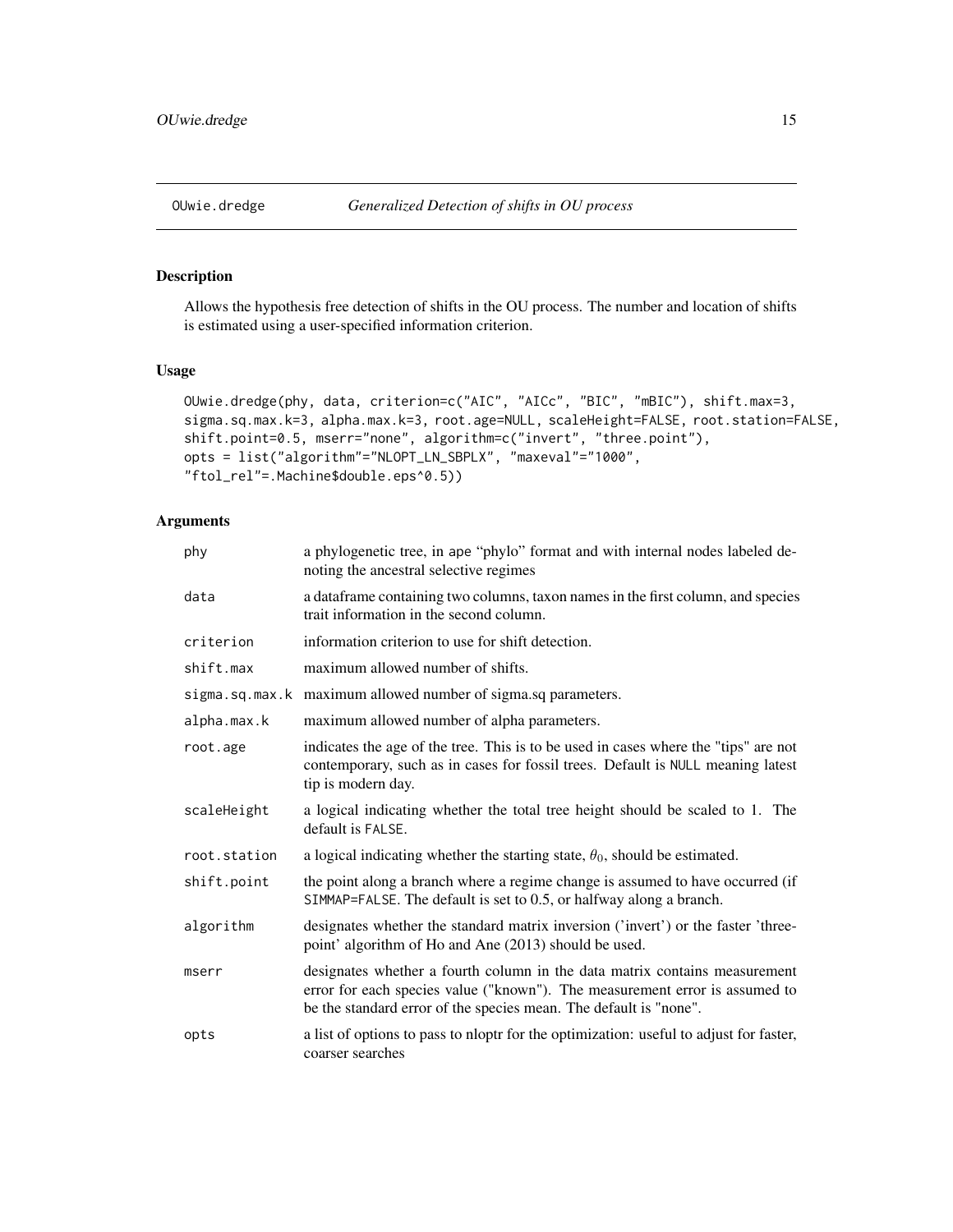This is an expanded version of the shift point model of Ho and Ane (2014). This is currently being tested, but as of now we strongly recommend using the mBIC criterion when searching for shifts.

## Value

OUwie.dredge returns an object of class OUwie.dredge. This is a list with elements:

| \$loglik          | the maximum log-likelihood.                                                                                                                                                                                                                     |
|-------------------|-------------------------------------------------------------------------------------------------------------------------------------------------------------------------------------------------------------------------------------------------|
| \$criterion       | the information criterion to use for shift detection.                                                                                                                                                                                           |
| \$criterion.score |                                                                                                                                                                                                                                                 |
|                   | the information criterion score used for shift detection.                                                                                                                                                                                       |
| \$shift.model     | The shift model estimated from the data.                                                                                                                                                                                                        |
| \$solution        | a matrix containing the maximum likelihood estimates of $\alpha$ and $\sigma^2$ .                                                                                                                                                               |
| \$mserr.est       | indicates value of the measurement error if it was estimated from the data.                                                                                                                                                                     |
| \$theta           | a matrix containing the maximum likelihood estimates of $\theta$ .                                                                                                                                                                              |
| \$tot.states      | A vector of names for the different regimes                                                                                                                                                                                                     |
| \$index.mat       | The indices of the parameters being estimated are returned. The numbers corre-<br>spond to the row in the eigvect and can useful for identifying the parameters<br>that are causing the objective function to be at a saddlepoint (see Details) |
| \$simmap.tree     | A logical indicating whether the input phylogeny is a SIMMAP formatted tree.                                                                                                                                                                    |
| \$root.age        | The user-supplied age at the root of the tree.                                                                                                                                                                                                  |
| \$scaleHeight     | Indicates whether the tree was constrained to a total height of 1.                                                                                                                                                                              |
| \$shift.point     | The user-specified portion of the branch where a regime shift occurs.                                                                                                                                                                           |
| \$opts            | Settings used for optimization routine.                                                                                                                                                                                                         |
| \$data            | The shift model dataset, which includes regime painting for each tip.                                                                                                                                                                           |
| \$phy             | The shift model painted phylogeny.                                                                                                                                                                                                              |
| \$root.station    | A logical indicating whether the starting state, $\theta_0$ , was estimated                                                                                                                                                                     |
|                   | \$starting.vals the starting values used for the parameter search.                                                                                                                                                                              |
| \$regime.weights  |                                                                                                                                                                                                                                                 |
|                   | A table containing parameter estimates and the weights for time spent in each<br>regime for each tip.                                                                                                                                           |

## Author(s)

Jeremy M. Beaulieu

## References

Ho, L.S.T., and C. Ane. 2014. Intrinsic inference difficulties for trait evolution with Ornstein-Uhlenbeck models. Methods in Ecology and Evolution, 5: 1133-1146.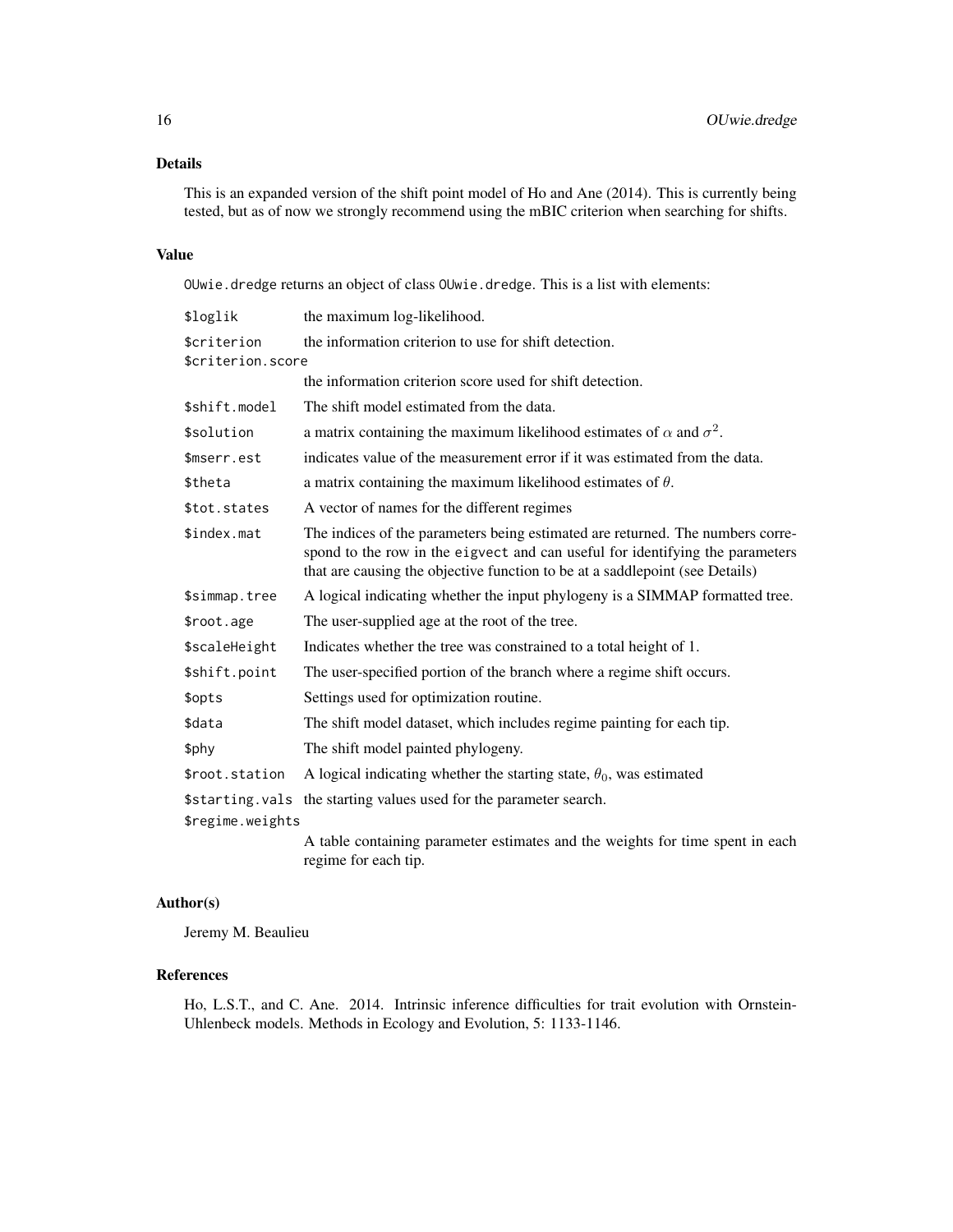<span id="page-16-0"></span>

## Description

Allows the user to calculate the likelihood given a specified set of parameter values

## Usage

```
OUwie.fixed(phy, data, model=c("BM1","BMS","OU1","OUM","OUMV","OUMA","OUMVA"),
simmap.tree=FALSE, root.age=NULL, scaleHeight=FALSE, root.station=FALSE,
get.root.theta=FALSE, shift.point=0.5, alpha=NULL, sigma.sq=NULL, theta=NULL,
clade=NULL, mserr="none", check.identify=TRUE, algorithm=c("invert", "three.point"),
tip.paths=NULL, quiet=FALSE)
```

| phy            | a phylogenetic tree, in ape "phylo" format and with internal nodes labeled de-<br>noting the ancestral selective regimes                                                                                                       |
|----------------|--------------------------------------------------------------------------------------------------------------------------------------------------------------------------------------------------------------------------------|
| data           | a dataframe containing species information (see Details)                                                                                                                                                                       |
| model          | models to fit to comparative data (see Details).                                                                                                                                                                               |
| simmap.tree    | a logical indicating whether the input tree is in SIMMAP format. The default is<br>FALSE.                                                                                                                                      |
| root.age       | indicates the age of the tree. This is to be used in cases where the "tips" are not<br>contemporary, such as in cases for fossil trees. Default is NULL meaning latest<br>tip is modern day.                                   |
| scaleHeight    | a logical indicating whether the total tree height should be scaled to 1 (see De-<br>tails). The default is FALSE.                                                                                                             |
| root.station   | a logical indicating whether the starting state, $\theta_0$ , should be estimated.                                                                                                                                             |
| get.root.theta | a logical indicating whether the starting state, $\theta_0$ , should be estimated (see De-<br>tails).                                                                                                                          |
| shift.point    | the point along a branch where a regime change is assumed to have occurred (if<br>SIMMAP=FALSE. The default is set to 0.5, or halfway along a branch.                                                                          |
| alpha          | a numeric vector giving the values of $\alpha$ for each selective regime                                                                                                                                                       |
| sigma.sq       | a numeric vector giving the values of $\sigma^2$ for each selective regime                                                                                                                                                     |
| theta          | a numeric vector giving the values of $\theta$ for each selective regime                                                                                                                                                       |
| clade          | a list containing a pair of taxa whose MRCA is the clade of interest.                                                                                                                                                          |
| mserr          | designates whether a fourth column in the data matrix contains measurement<br>error for each species value ("known"). The measurement error is assumed to<br>be the standard error of the species mean. The default is "none". |
| check.identify | a logical indicating whether to check that the user-supplied regime paintings will<br>produce identifiable theta estimates. The default is TRUE.                                                                               |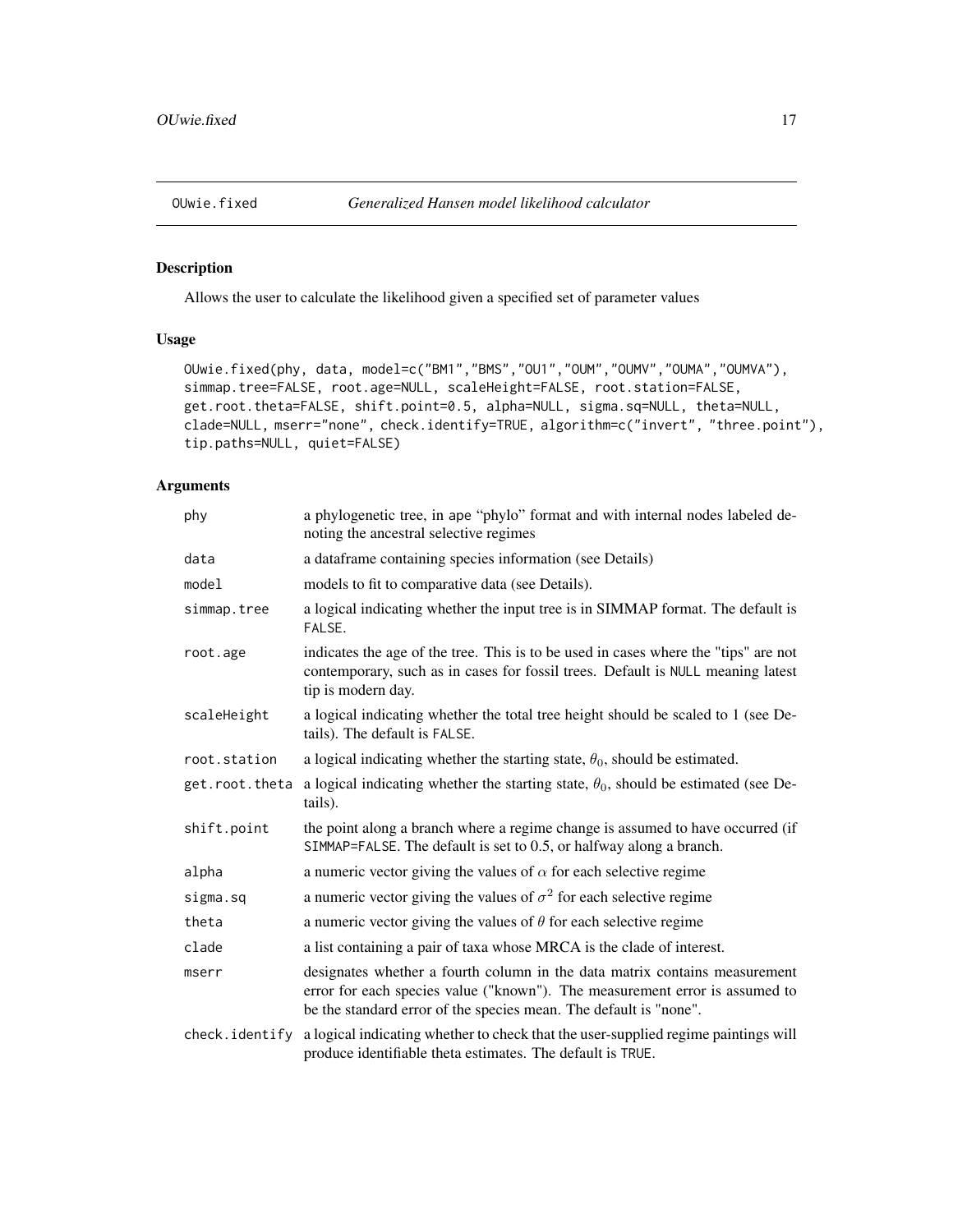| algorithm | designates whether the standard matrix inversion ('invert') or the faster 'three-<br>point' algorithm of Ho and Ane (2013) should be used.                                                                      |
|-----------|-----------------------------------------------------------------------------------------------------------------------------------------------------------------------------------------------------------------|
| tip.paths | an optional list that can be provided by the user where each element from 1:nTips<br>is the path from tip to root by labeled node number. The default is NULL and<br>this option is used for internal speedups. |
| quiet     | a logical indicating whether or not to print progress to the screen. The default is<br>"FALSE".                                                                                                                 |

The input is a tree and a data file. The tree must be of class "phylo" and must contain the ancestral selective regimes as internal node labels. The data file is a data.frame that must have column entries in the following order: [,1] species names and [,2] their current selective regime. The user specifies the parameter values (i.e.  $\alpha$ ,  $\sigma^2$ , and  $\theta$ ).

## Value

OUwie.fixed returns an object of class OUwie.fixed. This is a list with elements:

| \$loglik         | the maximum log-likelihood.                                                                                                                                                                                                                     |  |
|------------------|-------------------------------------------------------------------------------------------------------------------------------------------------------------------------------------------------------------------------------------------------|--|
| \$AIC            | Akaike information criterion.                                                                                                                                                                                                                   |  |
| \$AICc           | Akaike information criterion corrected for sample-size.                                                                                                                                                                                         |  |
| \$BIC            | Schwartz information criterion.                                                                                                                                                                                                                 |  |
| \$model          | The model being fit                                                                                                                                                                                                                             |  |
| \$param.count    | The number of parameters counted in the model.                                                                                                                                                                                                  |  |
| \$solution       | a matrix containing the maximum likelihood estimates of $\alpha$ and $\sigma^2$ .                                                                                                                                                               |  |
| \$theta          | a matrix containing the maximum likelihood estimates of $\theta$ .                                                                                                                                                                              |  |
| \$tot.state      | A vector of names for the different regimes                                                                                                                                                                                                     |  |
| \$index.mat      | The indices of the parameters being estimated are returned. The numbers corre-<br>spond to the row in the eigvect and can useful for identifying the parameters<br>that are causing the objective function to be at a saddlepoint (see Details) |  |
| \$simmap.tree    | A logical indicating whether the input phylogeny is a SIMMAP formatted tree.                                                                                                                                                                    |  |
| \$root.age       | The user-supplied age at the root of the tree.                                                                                                                                                                                                  |  |
| \$shift.point    | The user-specified portion of the branch where a regime shift occurs.                                                                                                                                                                           |  |
| \$data           | User-supplied dataset                                                                                                                                                                                                                           |  |
| \$phy            | User-supplied tree                                                                                                                                                                                                                              |  |
| \$root.station   | A logical indicating whether the starting state, $\theta_0$ , was estimated                                                                                                                                                                     |  |
| \$scaleHeight    | Indicates whether the tree was constrained to a total height of 1.                                                                                                                                                                              |  |
| \$get.root.theta |                                                                                                                                                                                                                                                 |  |
| \$regime.weights | Indicates whether the root.theta was included in the model.                                                                                                                                                                                     |  |
|                  | A table containing parameter estimates and the weights for time spent in each<br>regime for each tip.                                                                                                                                           |  |
| \$algorithm      | The algorithm used to estimate parameters.                                                                                                                                                                                                      |  |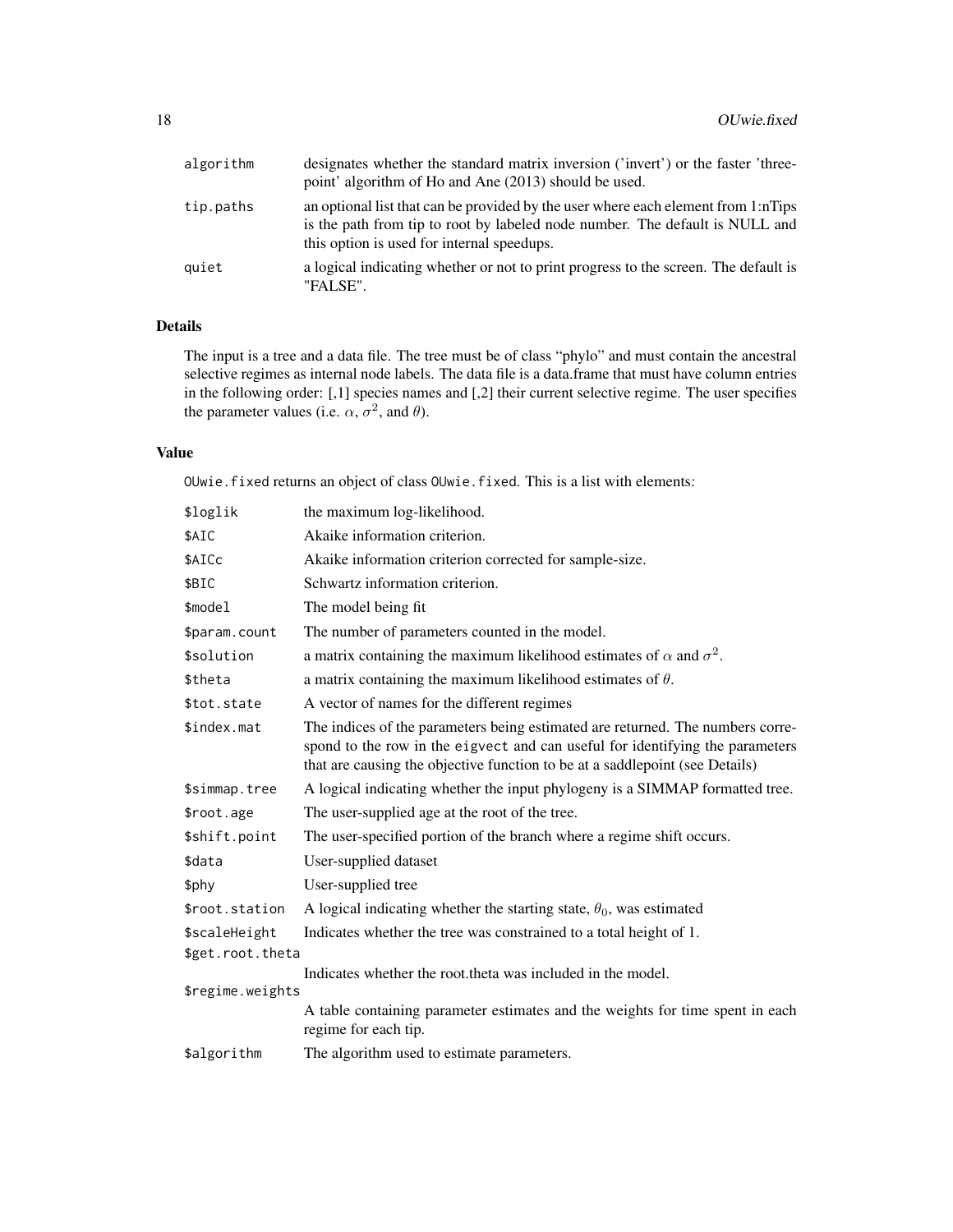#### <span id="page-18-0"></span>OUwie.sim 19

#### Author(s)

Jeremy M. Beaulieu

#### Examples

data(tworegime)

```
#Calculate the likelihood based on known values of
#alpha, sigma^2, and theta:
alpha=c(0.5632459,0.1726052)
sigma.sq=c(0.1064417,0.3461386)
theta=c(1.678196,0.4185894)
```

```
OUwie.fixed(tree,trait,model=c("OUMVA"), simmap.tree=FALSE, scaleHeight=FALSE,
clade=NULL, alpha=alpha,sigma.sq=sigma.sq,theta=theta, algorithm="three.point")
```
OUwie.sim *Generalized Hansen model simulator*

## Description

Simulates the Ornstein-Uhlenbeck process of continuous characters evolving under discrete selective regimes.

#### Usage

```
OUwie.sim(phy=NULL, data=NULL, simmap.tree=FALSE, root.age=NULL, scaleHeight=FALSE,
alpha=NULL, sigma.sq=NULL, theta0=NULL, theta=NULL, mserr="none", shift.point=0.5,
fitted.object=NULL, get.all=FALSE)
```

| phy         | a phylogenetic tree, in ape "phylo" format and with internal nodes labeled de-<br>noting the ancestral selective regimes                                                                     |
|-------------|----------------------------------------------------------------------------------------------------------------------------------------------------------------------------------------------|
| data        | a dataframe containing species information (see Details). Not necessary to in-<br>clude if simmap=TRUE.                                                                                      |
| simmap.tree | a logical indicating whether the input tree is in SIMMAP format. The default is<br>FALSE.                                                                                                    |
| root.age    | indicates the age of the tree. This is to be used in cases where the "tips" are not<br>contemporary, such as in cases for fossil trees. Default is NULL meaning latest<br>tip is modern day. |
| scaleHeight | a logical indicating whether the total tree height should be scaled to 1 (see De-<br>tails). The default is FALSE.                                                                           |
| alpha       | a numeric vector giving the values of $\alpha$ for each selective regime (see Details)                                                                                                       |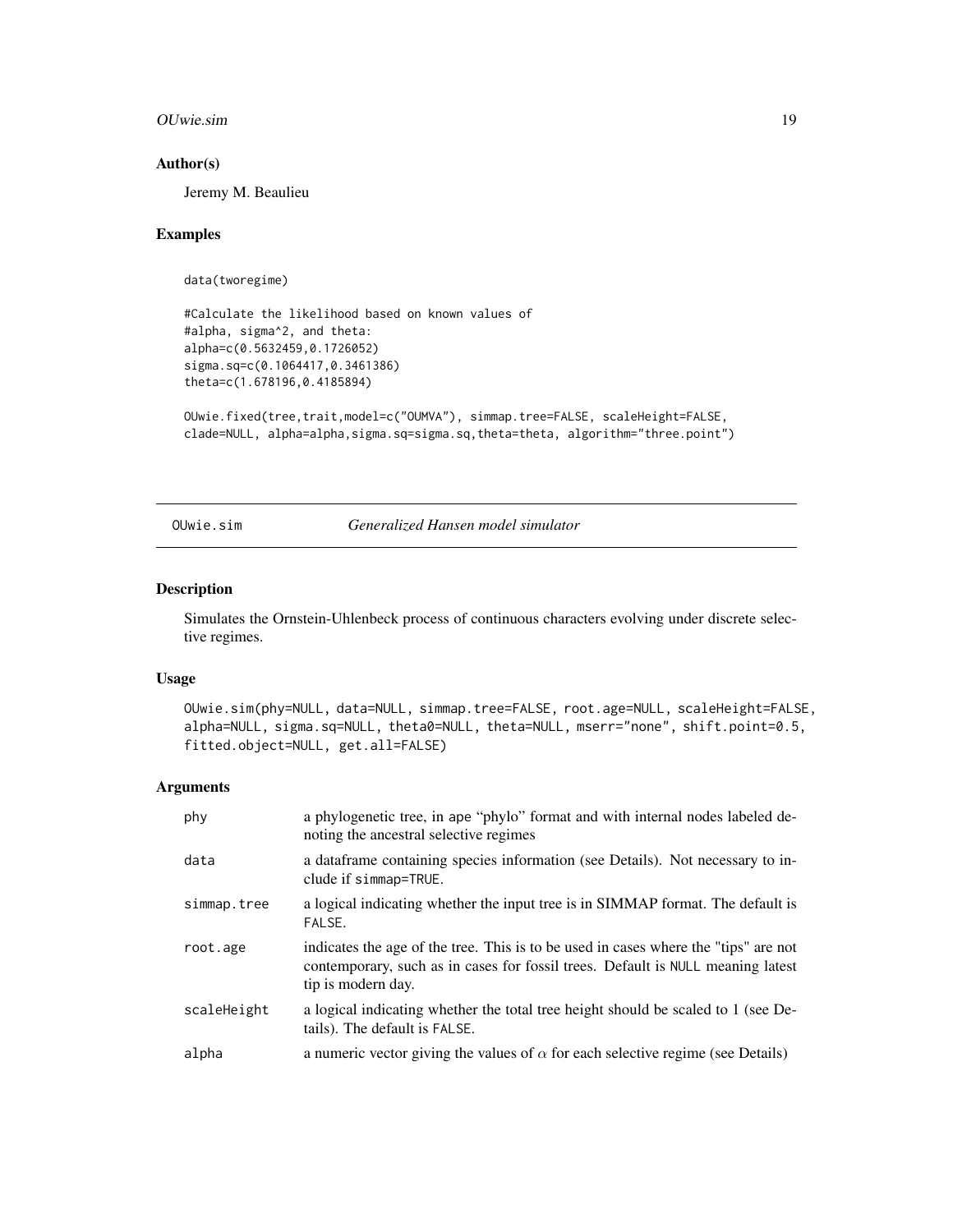| sigma.sq      | a numeric vector giving the values of $\sigma^2$ for each selective regime (see Details)                                                                                                                                      |
|---------------|-------------------------------------------------------------------------------------------------------------------------------------------------------------------------------------------------------------------------------|
| theta0        | a numeric indicating the starting state, $\theta_0$                                                                                                                                                                           |
| theta         | a numeric vector giving the values of $\theta$ for each selective regime (see Details)                                                                                                                                        |
| mserr         | designates whether a third column in the data matrix contains measurement error<br>for each species value ("known"). The measurement error is assumed to be the<br>standard error of the species mean. The default is "none". |
| shift.point   | the point along a branch where a regime change is assumed to have occurred (if<br>SIMMAP=FALSE. The default is set to $0.5$ , or halfway along a branch.                                                                      |
| fitted.object | a model fit from OU wie to use for simulation.                                                                                                                                                                                |
| get.all       | a logical indicating whether or not the entire simulation history is to be returned.<br>The default is FALSE meaning that only the tips are returned.                                                                         |

The input is a tree and a data file OR a fitted OUwie object. The tree must be of class "phylo" and if simmap=FALSE must contain the ancestral selective regimes as internal node labels. The data file is a dataframe that must have column entries in the following order:  $\lceil 1 \rceil$  species names and  $\lceil 2 \rceil$ their current selective regime. If mserr="known" then a third column can be added which contains the measurement error for each species. Note that if simmap=TRUE no data file is needed. The user specifies the simulated parameter values (i.e.  $\alpha$ ,  $\sigma^2$ ,  $\theta_0$ ,  $\theta$ ). Assuming two selective regimes, possible models can be specified as follows (Note that this assumes a stationary distribution at the root):

a. Single rate Brownian motion (BM1):  $\alpha = c(1e-10,1e-10)$ ; sigma.sq=c(0.45,0.45); theta0=1.0; theta= $c(0,0)$ .

b. Brownian motion with different rate parameters for each state on a tree (BMS): alpha=c(1e-10,1e-10) sigma.sq=c(0.45,0.90); theta $0=1.0$ ; theta=c(0,0).

c. Ornstein Uhlenbeck with a single optimum for all species (001): alpha=c(0.1,0.1); sigma.sq=c(0.9,0.9); theta $0=1$ ; theta=c(1.0,1.0).

d. Ornstein Uhlenbeck model that assumes different state means and a single  $\alpha$  and  $\sigma^2$  (OUM): alpha=c(1.0,1.0); sigma.sq=c(0.45,0.45); theta0=1.0; theta=c(1.0,2.0).

e. Ornstein Uhlenbeck model that assumes different state means and multiple  $\sigma^2$  (OUMV): alpha=c(1.0,1.0); sigma.sq=c(0.45,0.90); theta $0=1.0$ ; theta=c(1.0,2.0).

f. Ornstein Uhlenbeck model that assumes different state means and multiple  $\alpha$  (OUMA): alpha=c(1.0,0.5); sigma.sq=c(0.45,0.45); theta0=1.0; theta=c(1.0,2.0).

g. Ornstein Uhlenbeck model that assumes different state means and multiple  $\sigma^2$  and  $\alpha$  (OUMVA): alpha=c(1.0,0.5); sigma.sq=c(0.45,0.9); theta0=1.0; theta=c(1.0,2.0).

With a fitted OUwie model, it just uses the parameters from that, ignoring any alpha, theta, etc. set in the function.

#### Value

A dataframe containing, as column entries, [,1] species names, [,2] current regime, [,3] simulated continuous trait, x.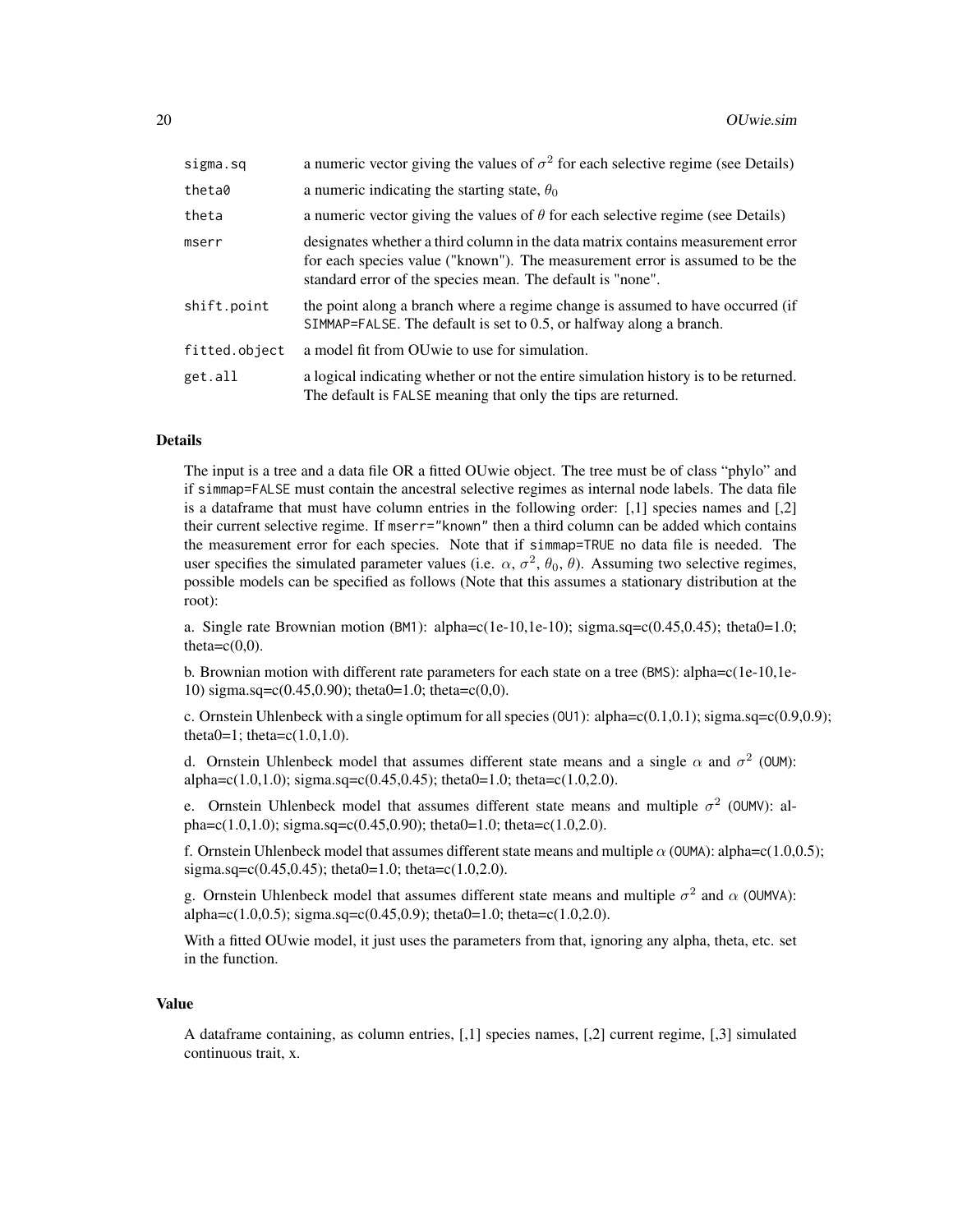```
plot.OUwie.contour 21
```
#### Author(s)

Jeremy M. Beaulieu and Brian C. O'Meara

#### Examples

```
data(sim.ex)
```

```
#Simulate an Ornstein-Uhlenbeck model with different state means
#and a separate alpha and sigma^2 per selective regime
alpha=c(1.0,0.5)
sigma.sq=c(0.45,0.9)
theta0=1.0
theta=c(1.0,2.0)
sim.data<-OUwie.sim(tree,trait,simmap.tree=FALSE,scaleHeight=FALSE,
alpha=alpha,sigma.sq=sigma.sq,theta0=theta0,theta=theta)
#Now fit a model to this and simulate from the fitted results
result <- OUwie(tree, sim.data, model="OUMVA", simmap.tree=FALSE,scaleHeight=FALSE)
sim.data.2 <- OUwie.sim(fitted.object=result)
```
plot.OUwie.contour *Contour plot*

## Description

A plotting function for visualizing likelihood surface for a pair of parameters using OUwie.contour data.

#### Usage

```
## S3 method for class 'OUwie.contour'
plot(x, mle.point=NULL, levels=c(0:20*0.1), xlab=NULL,
ylab=NULL, xlim=NULL, ylim=NULL, col=grey.colors(21, start=0, end=1), ...)
```

| x         | a OUwie.contour object.                                                                                                      |
|-----------|------------------------------------------------------------------------------------------------------------------------------|
| mle.point | specifies the color for the maximum likelihood set of parameters. By default the<br>point is not plotted (i.e., set to NULL. |
| levels    | the levels at which to draw contour lines, measured as lnL units away from the<br>best values.                               |
| xlab      | allows users to specify the x-axis label.                                                                                    |
| ylab      | allows users to specify the y-axis label.                                                                                    |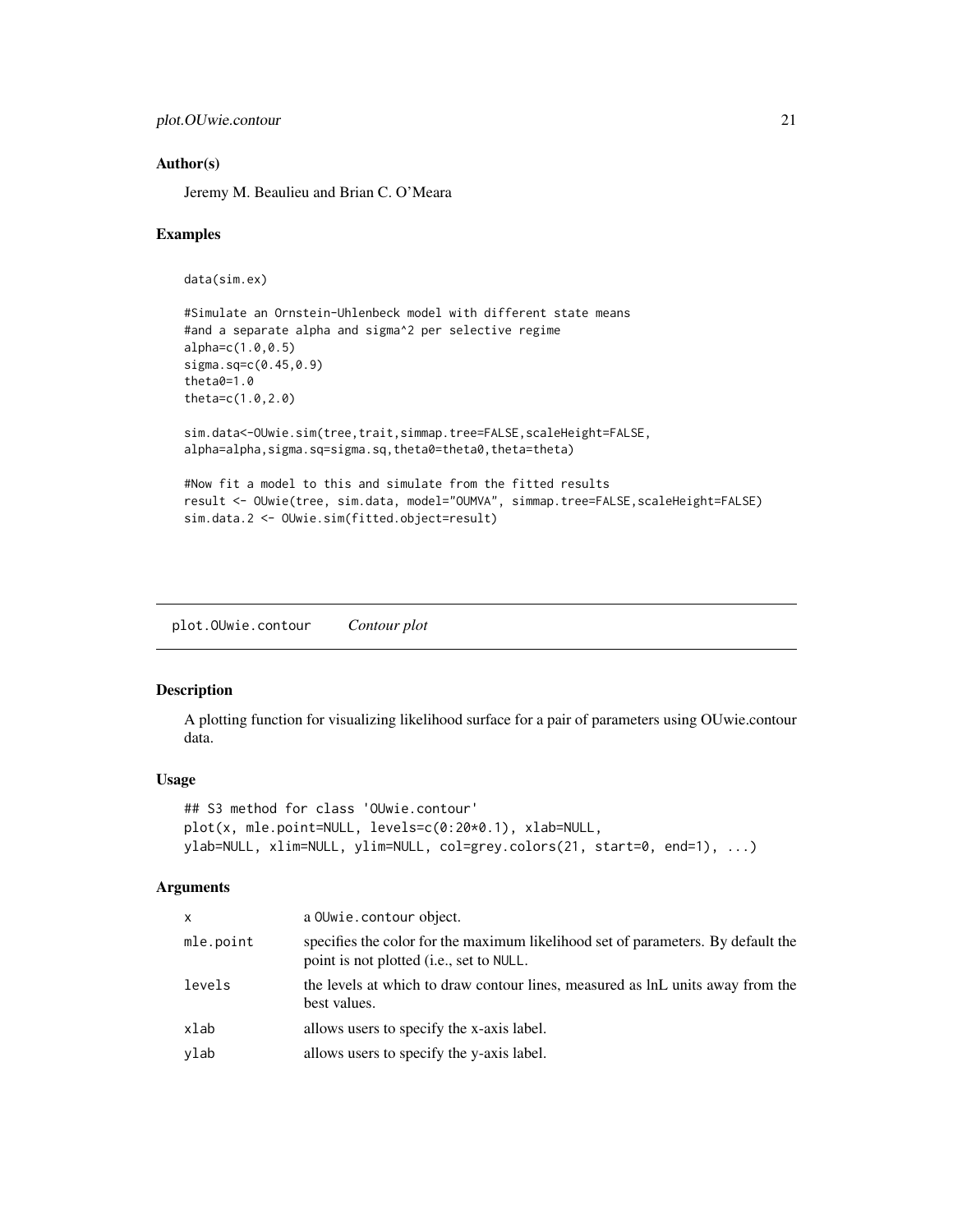| xlim      | allows users to specify the lower and upper limits of the x-axis. |
|-----------|-------------------------------------------------------------------|
| vlim      | allows users to specify the lower and upper limits of the y-axis. |
| col       | indicates the color gradient.                                     |
| $\ddotsc$ | additional parameters to control the plot.                        |

## Author(s)

Jeremy M. Beaulieu

## References

Beaulieu J.M., Jhwueng D.C., Boettiger C., and O'Meara B.C. 2012. Modeling stabilizing selection: Expanding the Ornstein-Uhlenbeck model of adaptive evolution. Evolution 66:2369-2383.